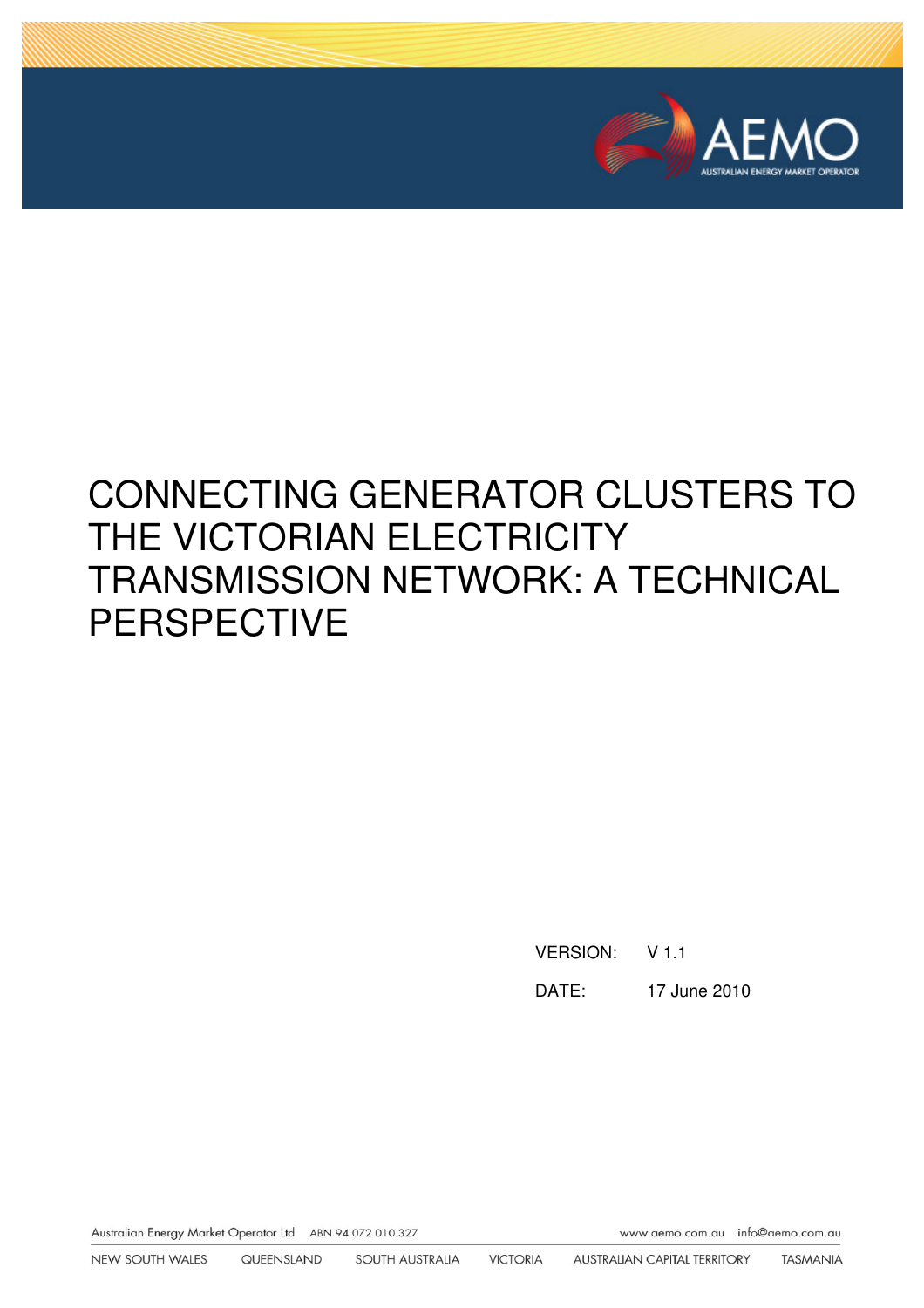

## **Contents**

| $\mathbf{1}$   |  |
|----------------|--|
| 2              |  |
| 3              |  |
| 4              |  |
| 4.1            |  |
| 4.2            |  |
| 4.3            |  |
| 4.3.1          |  |
| 4.4            |  |
| 5              |  |
| 5.1            |  |
| 5.2            |  |
| 6              |  |
| 6.1            |  |
| 6.2            |  |
| 6.3            |  |
| 6.4            |  |
| $\overline{7}$ |  |
| 7.1            |  |
| 7.2            |  |
| 7.3            |  |
| 7.4            |  |
| 8              |  |
| 8.1            |  |
| 8.2            |  |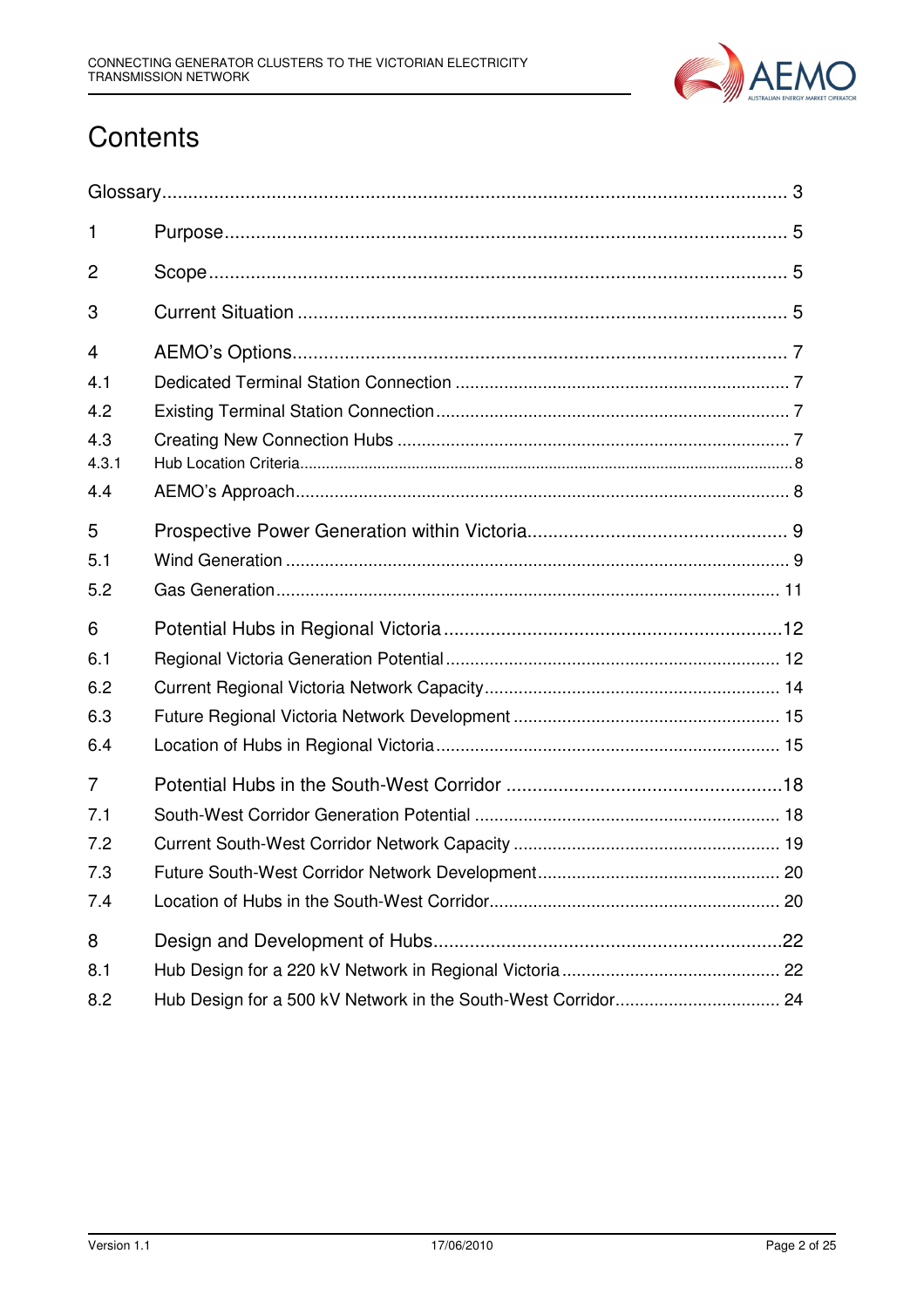

## **Glossary**

## Definitions and abbreviations

| <b>ABARE</b>                               | Australian Bureau of Agricultural and Resource Economics.                                                                                                                                                                                                                                                                       |  |
|--------------------------------------------|---------------------------------------------------------------------------------------------------------------------------------------------------------------------------------------------------------------------------------------------------------------------------------------------------------------------------------|--|
| <b>AEMO</b>                                | Australian Energy Market Operator.                                                                                                                                                                                                                                                                                              |  |
| Connection application                     | Formal application to connect to the electricity network sent in writing<br>to AEMO                                                                                                                                                                                                                                             |  |
| <b>Gas Declared Transmission</b><br>System | Gas transmission pipe lines owned by APA group                                                                                                                                                                                                                                                                                  |  |
| Electricity declared shared<br>network     | The Minister, by Order published in the Government Gazette, may<br>declare a transmission system, or a part of a transmission system,<br>situated wholly or substantially in Victoria to be the declared<br>transmission system.<br>Electrical declared transmission network includes 500 kV and 220 kV<br>transmission network |  |
| Flow path                                  | Those elements of the electricity transmission networks used to<br>transport significant amounts of electricity between generation<br>centres and major load centres.                                                                                                                                                           |  |
| Forced outage                              | An unplanned outage of an electricity transmission network element<br>(transmission line, transformer, generator, reactive plant, etc).                                                                                                                                                                                         |  |
| Generation proposal                        | A publicly announced plan to generate electricity often without a<br>formal application submitted.                                                                                                                                                                                                                              |  |
| GWh                                        | Giga watt hours.                                                                                                                                                                                                                                                                                                                |  |
| Hub                                        | Terminal station located so that multiple generators can be<br>connected.                                                                                                                                                                                                                                                       |  |
| kV                                         | Kilovolts. $1$ kV = 1000 Volts                                                                                                                                                                                                                                                                                                  |  |
| <b>MW</b>                                  | Megawatts. 1 MW = 1 million Watts                                                                                                                                                                                                                                                                                               |  |
| Network capacity                           | The power limit in MW beyond which a network can not support.                                                                                                                                                                                                                                                                   |  |
| Petajoule                                  | Petajoule (PJ), SI unit, 1 PJ equals $1x10^{15}$ Joules. (3.6PJ = 1 TWH)<br>Also PJ/yr or petajoules per year.                                                                                                                                                                                                                  |  |
| Planned outage                             | A controlled outage of a transmission element for maintenance<br>and/or construction purposes, or due to anticipated failure of primary<br>or secondary equipment for which there is greater than 24 hours<br>notice.                                                                                                           |  |
| Renewable generation                       | Electricity generation using resources which do not depend on fossil<br>fuels and nuclear                                                                                                                                                                                                                                       |  |
| <b>RET</b>                                 | Renewable Energy Target.                                                                                                                                                                                                                                                                                                        |  |
| <b>SEA Gas Pipeline</b>                    | The 680 km pipeline from Iona to Adelaide, principally constructed to<br>ship gas to South Australia.                                                                                                                                                                                                                           |  |
| South-West Corridor                        | Region defined in the Victorian Annual Planning Report covering the<br>region surrounding Moorabool to Heywood.                                                                                                                                                                                                                 |  |
| South-West Pipeline                        | The 500 mm pipeline from Lara (Geelong) to Iona.                                                                                                                                                                                                                                                                                |  |
| Switched connection                        | Connection using automatically controlled circuit breaker so that<br>outages on one side of the connection do not cause outages on the<br>other side of the connection point.                                                                                                                                                   |  |
| <b>TNSP</b>                                | Transmission network service provider.                                                                                                                                                                                                                                                                                          |  |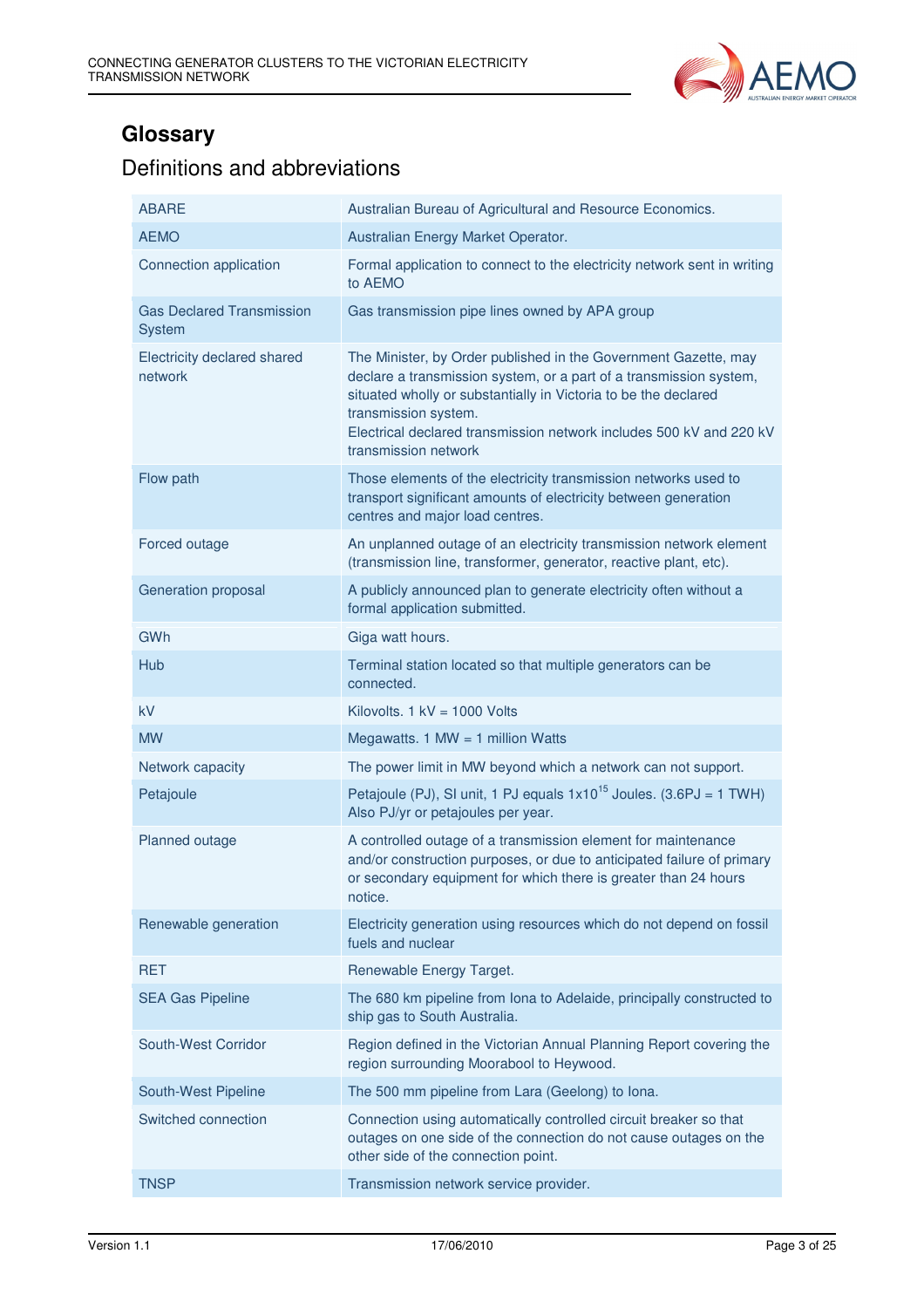

| <b>Transmission network</b> | Connected lines which carry electricity at voltages in excess of 132<br>kV.  |
|-----------------------------|------------------------------------------------------------------------------|
| <b>Terminal Station</b>     | Terminal station is a location where the transmission lines are<br>switched. |
| <b>VAPR</b>                 | Victorian Annual Planning Report.                                            |
| <b>VENCorp</b>              | Victorian Energy Networks Corporation.                                       |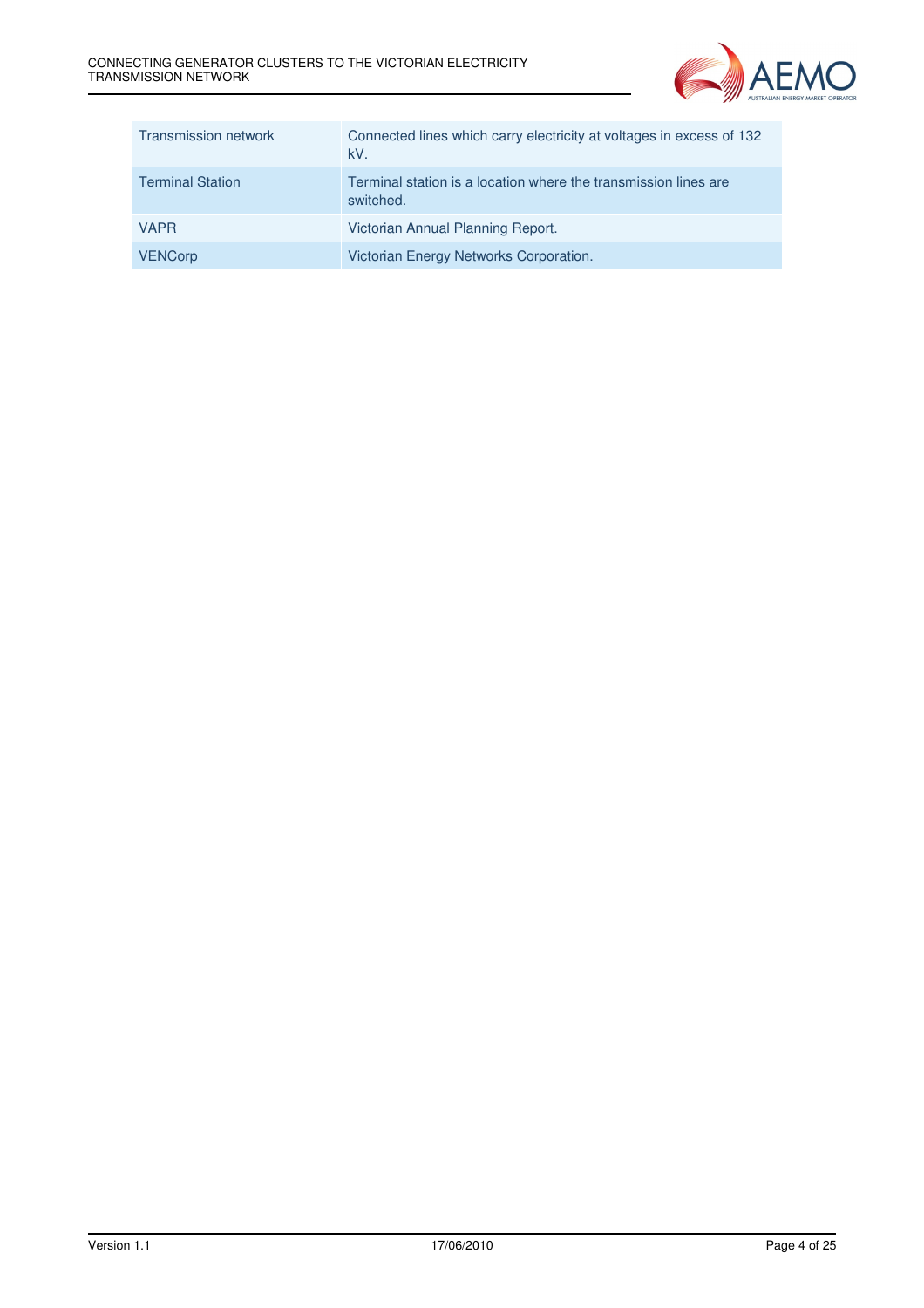

## **1 Purpose**

In response to government initiatives on carbon policy, many new generation projects are seeking access to the Victorian Electricity Declared Shared Network. A large number of these projects seek connection in the same part of the network namely along the 500 kV transmission line between Moorabool and Heywood and in the vicinity of the Moorabool to Ballarat 220 kV transmission line.

There are technical and economic issues associated with the connection of many generation projects in the same area. It is not desirable to establish many connections on a high voltage transmission line, nor is it the most economic outcome overall.

This paper looks at some of the planning issues associated with the design and administration of many applications to connect, realising that it is unlikely that all projects will proceed. The timing of connections could also be affected by factors such as economic growth, government policy and the introduction of other technologies.

AEMO intends to keep new and potential generators informed of the concept of transmission hubs, the method of connecting generator clusters to these hubs and the work it is undertaking to progress this concept. The information provided is also intended to raise the awareness of the concept and the associated issues with regulatory agencies and policy makers.

## **2 Scope**

This document discusses:

- the current network's capability and issues arising from connection of new generators.
- AEMO's approach for connecting multiple users to the electricity declared shared network.
- benefits provided by the hubs to the connecting parties.
- prospective power generation within the Regional Victoria (Ballarat region) and South-West Corridor to illustrate the concept of hubs and clusters.
- the possible staged development of hubs for 500 kV and 220 kV networks for accommodating the generation clusters between:
	- o Moorabool and Ballarat
	- o Moorabool and Heywood.
- flexibility of the hubs in accommodating future development of the transmission network.

## **3 Current Situation**

AEMO's strategic objective is to develop an economical and technically robust approach for connecting generators to the electricity declared shared network in the long-term.

As the Victorian transmission network service provider (TNSP), AEMO receives and typically processes connection applications on a case-by-case basis, carefully addressing the short and long-term impact of their integration with the electricity declared shared network. This approach has worked well in the past but is raising concerns for the case where there are multiple connection applications in the same area expecting to connect approximately at the same time.

The technical requirements for connecting a new generator are primarily dependent on the: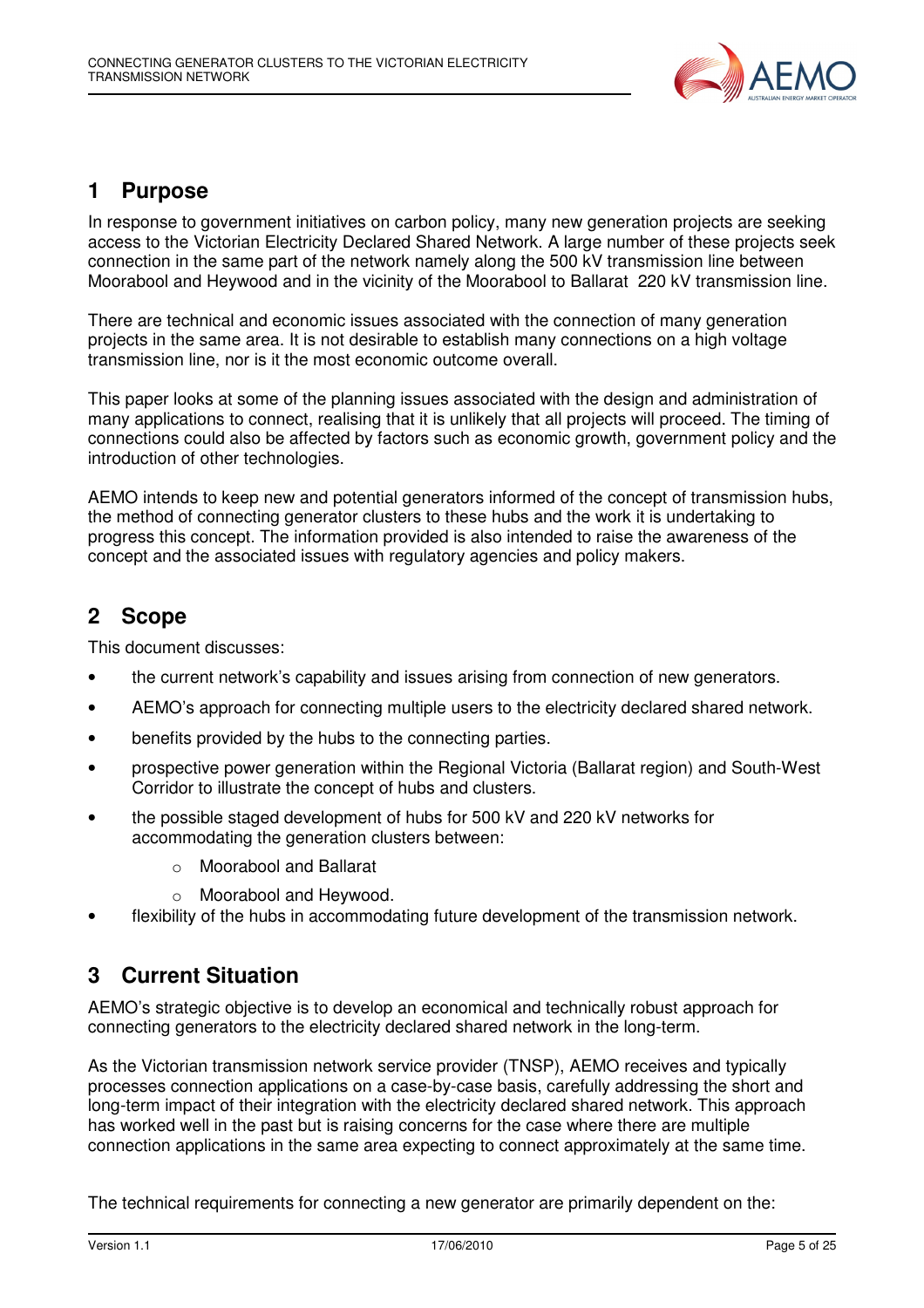

- timing of the connection application
- location of the connection
- complexity of the connection arrangements and their flexibility for future development
- impact on the reliability of the electricity declared shared network
- project commissioning order, relative to other projects connecting to the electricity declared shared network in the same region.

Amid carbon emission concerns, AEMO has received many formal connection applications and enquiries from potential generators who are in the process of developing electricity generation proposals using energy resources other than coal. Additionally, there are a number of generation proposals that have been or are in the process of being assessed by the local council or state planning minister.

AEMO has received 5,000 MW of connection applications and enquiries wanting to connect to the Victorian transmission system. Of these, about 3,600 MW are expected to be connected to the 500 kV lines between Moorabool and Heywood and the rest to the 220 kV lines out of Ballarat.

These new generation development proposals are aiming to capitalise on Victoria's substantial wind and gas resources while utilising the existing electricity infrastructure along the south-western coast of Victoria and in the Ballarat region.

Such projects pose new challenges for transmission planning due to their dispersed nature and associated uncertainty of the generation projects proceeding. The technical challenge here for AEMO is to facilitate the timely connection of new generators at optimal cost, while maintaining current levels of power quality and acceptable transmission network reliability.

The wind generation developments as proposed exceed the present electricity declared shared network's capability in the Ballarat area (i.e. 220 kV transmission lines between Moorabool - Ballarat - Horsham) and between the Moorabool to Heywood region (i.e. the Moorabool - Heywood 500 kV line). With perfect foresight of which projects would proceed and by when, it would be relatively straight forward to design one or more cost effective connection points. There is however uncertainty that they will all proceed. On the other hand, if many of these projects proceed, the capacity of the existing network will require augmentation.

While the capacity of the existing Gas Declared Transmission system is limited for powering new, large gas-powered generation, the new generation proposals are making use of either the capacity available in other gas pipelines within the region or are building newly dedicated pipelines.

The potentially limited network capability for the future means AEMO continues to face the following issues:

- keeping the system's cost to the market to a minimum by reducing the planned transmission network outages required for connecting new generators to the transmission system
- maintaining the electricity declared shared network's reliability , including continuity of flow during construction , particularly through high-capacity interconnections
- developing sufficient transmission capacity, taking into account current connection applications, uncertainty of project timing and the expected future generation developments
- ensuring timely availability of transmission capacity to the potential generators.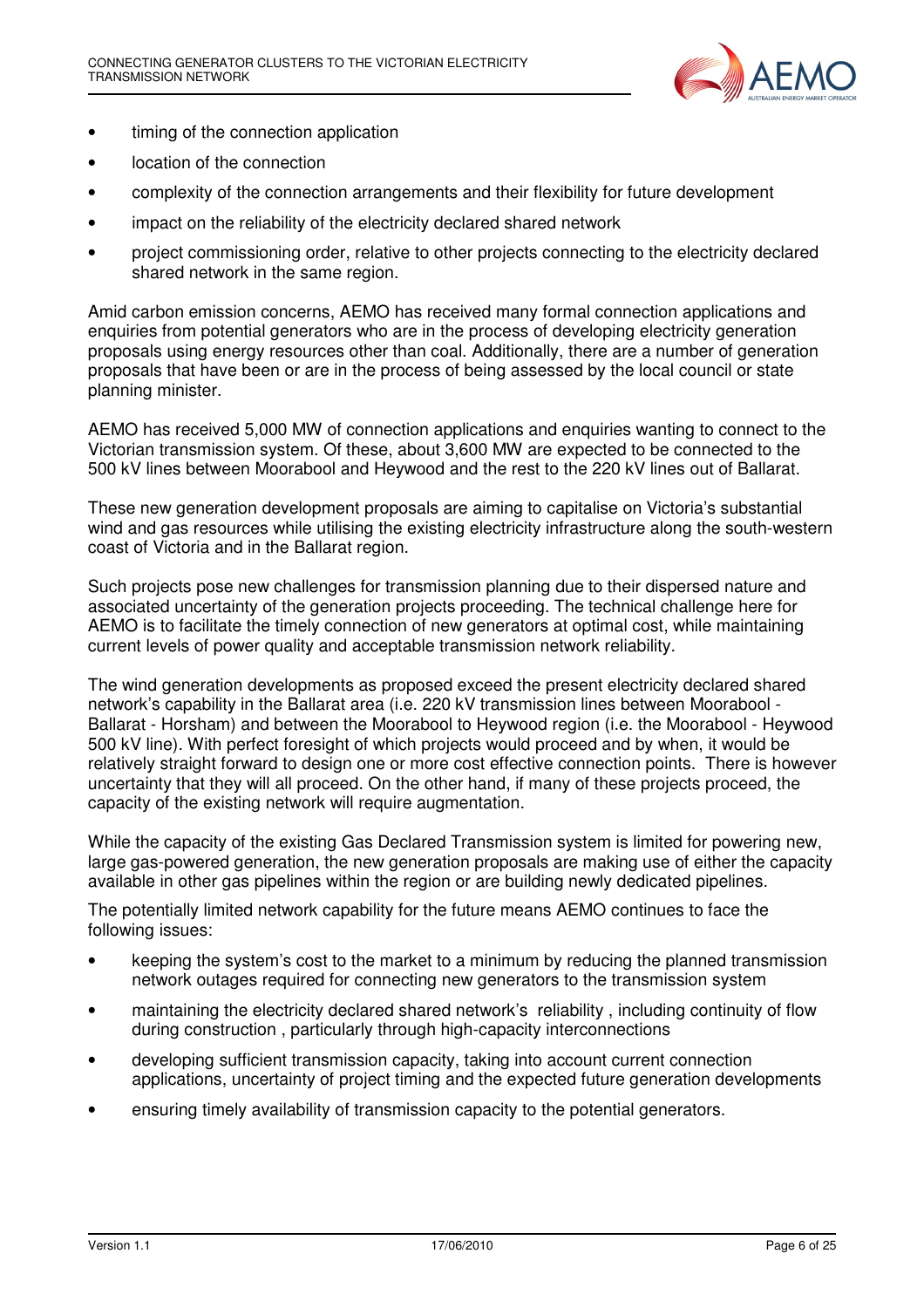

## **4 AEMO's Options**

AEMO's options for connecting new generators are:

- connecting each new generator through its own new dedicated terminal station potentially creating many short line segments, complex protection requirements and higher overall costs.
- connecting each new generator through an existing terminal station creating additional costs for those generators located remotely from existing terminal stations.
- creating strategically located new terminal stations as 'hubs' and connecting new generators to the closest hub potentially reducing overall economic costs while maintaining the integrity of the existing transmission network.

## **4.1 Dedicated Terminal Station Connection**

AEMO's typical connection process is to establish a new terminal station at the location requested by the generator. New generators favour this approach where an existing terminal station is distant from its fuel source or the terminal station requires substantial augmentation to enable the connection.

In these cases, AEMO adopts a 'facilitatory' approach when connecting which specifies that the technical configuration of the terminal station must not impede the connection of future generators at that location; nor should it adversely affect the reliability or expandability of the electricity declared shared network or system security.

A drawback of this approach is that when a large number of generators need to connect to the electricity declared shared network, their relatively close proximity to each other potentially affects the reliability of the electricity declared shared network for those already connected.

Also, the network's availability is reduced by the many planned outages needed when connecting new generators to the electricity declared shared network; eg 600 hours of outages on the 500 kV line to connect a new terminal station.

Thus, this arrangement poses significant cost to the existing generators and does not capture the economic benefits that can be obtained by sharing the connection assets. There could be lower overall cost and better reliability if a coordinated approach was taken for connecting new generators.

## **4.2 Existing Terminal Station Connection**

Some generators who have highly transportable fuel choose to connect at an existing station. This connection is a technically easy solution when the terminal station has significant spare capacity and the reliability or system security requirements (such as the ability to handle faults in the transmission system) will not be violated.

However, the benefits of this approach depend on the availability of a fuel resource near an existing terminal station. When this is not the case, there is significant cost associated with building either a fuel transport structure from the resource site to a terminal station (e.g. a gas pipeline) or transmission lines for transporting electricity generated from a location near the fuel resource to a terminal station (e.g. such as wind-generated electricity).

## **4.3 Creating New Connection Hubs**

A third available option is to connect generators into hubs that are created at appropriate locations within an assigned region, like Regional Victoria or the South-West Corridor.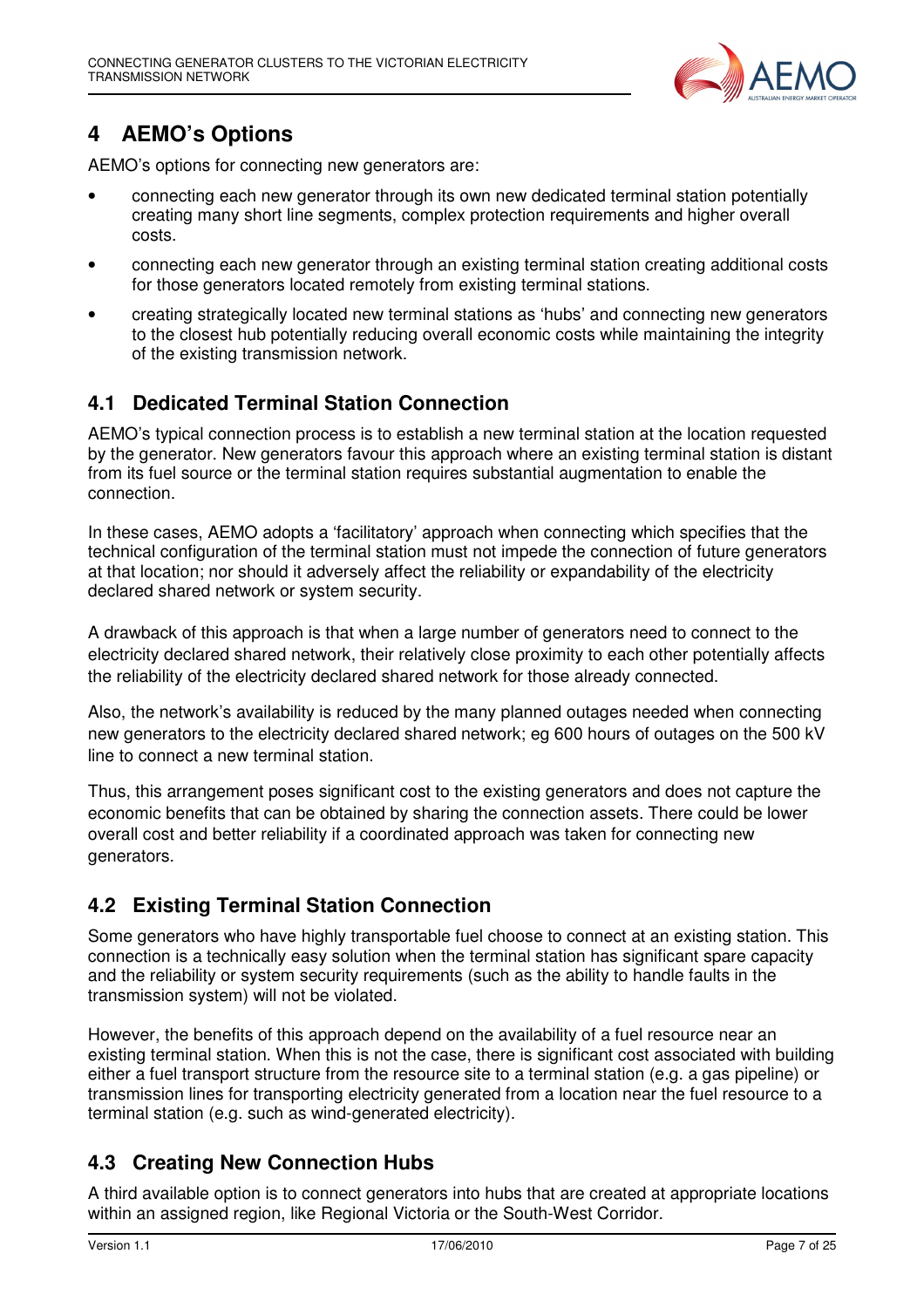

Creating new connection hubs is AEMO's approach for solving the technical issues associated with the connection of new generators to the electricity declared shared network. Hubs provide the following benefits to the connecting parties:

- they maintain the transmission system's reliability and ensure flow path continuity.
- they reduce the transmission constraints during construction, and during planned and unplanned outages.
- they allow for easier network expansion when accommodating future connections and system augmentations.
- they enable generation proponents to incorporate AEMO's planned connection arrangements and readily available infrastructure in their project plans.
- they save costs to connecting parties by sharing connection assets.

However, there is a risk that the expected economic benefits may not be achieved if the anticipated generator connections do not eventuate. This risk can be reduced by development of hubs in stages.

AEMO has considered various connection options for connecting new generators to a hub and believes that a switched connection (as shown in section 8) will ensure reliability, flexibility, expandability and maintainability of the electricity declared shared network to an acceptable level.

#### **4.3.1 Hub Location Criteria**

AEMO proposes that hub locations are determined by the following criteria:

- sufficient concentration of energy resource around the hub to make a generator cluster
- proximity to an existing transmission line corridor and the alignment with future transmission development plans
- minimising the overall cost of connecting generators to the collector hub
- the number of current generator enquiries, connection applications and projects with planning applications submitted to the Victorian Government, including the ability of the generators within the cluster to expand their capacity over time
- the ability of stakeholders to mitigate environmental impacts of both the development of the hub and the connection of respective generators to the hub
- accessibility to the hub site for construction and suitable construction transport infrastructure (such as roads, bridges, etc.)
- availability of easements or land for constructing the hub and the transmission lines connecting to it.

Based on the above criteria, a hub would be centrally located within a cluster of generators with a bias towards the larger generators within the cluster. Centrally positioning the hub would reduce the costs of building higher capacity lines and the overall loss in power transmission to the hub.

#### **4.4 AEMO's Approach**

Our initial views are that the development of hubs as a technically robust approach for dealing with the long-term technical challenges associated with connecting multiple generators within close proximity of each other.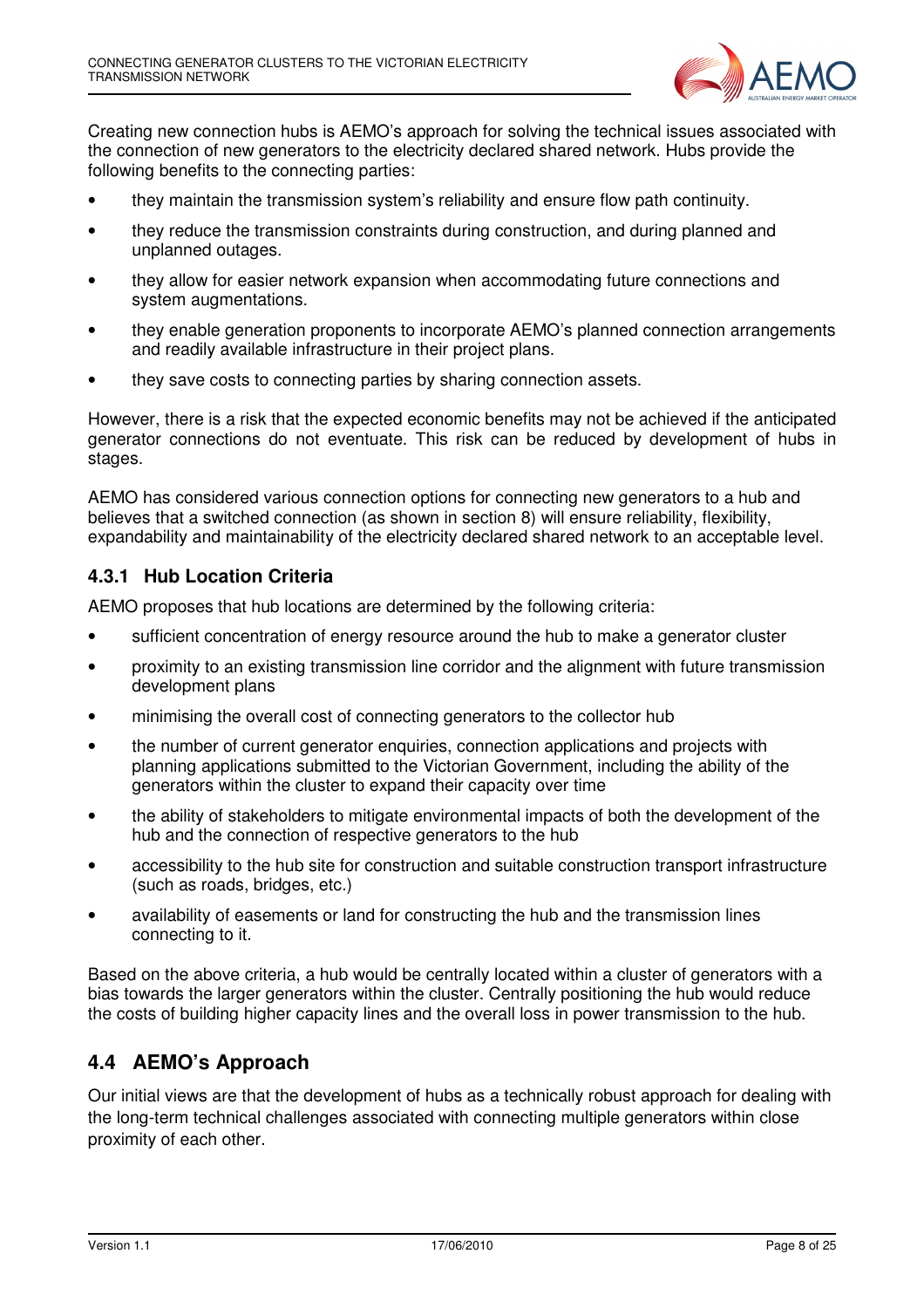

AEMO is presently investigating the development of hubs along the 220 kV network in Regional Victoria and 500 kV network in the South-West Corridor to ensure long-term reliability of the shared Victorian transmission network.

AEMO will continue to work with new and potential generators, regulators and policy makers on the technical matters that are raised for connecting generators to the Victorian electricity declared shared network.

AEMO will also investigate regulatory and economic issues that may hinder the development of hubs within Victoria.

## **5 Prospective Power Generation within Victoria**

Power generation and its supporting infrastructure within Victoria can be categorised using the type of energy source (i.e. fuel type) used in generating electricity. Figure 1 indicates the registered installed capacity of power generation, expressed in terms of the fuel resource as listed on the National Electricity Market (NEM) Registrations and Exemptions List<sup>1</sup>.



Figure 1: Victorian-Installed Generation Mix by Fuel Type<sup>2</sup>

AEMO is seeing increases in proposals for natural gas, wind and solar generation out of the many types of energy resources available in Victoria. Wind power in particular is gaining popularity in the new generation mix as a renewable resource in response to the Renewable Energy Target (RET) and likely drivers to reduce carbon emissions..

#### **5.1 Wind Generation**

The primary driver for wind generation development is an expanded Renewable Energy Target (RET) issued by the Australian Government, guaranteeing 20% of Australia's energy by 2020 will

l

<sup>&</sup>lt;sup>1</sup> NEM Registrations and Exemptions List (http://www.aemo.com.au/registration/registration.html#electricity)

<sup>&</sup>lt;sup>2</sup> NEM Registrations and Exemptions List (http://www.aemo.com.au/registration/registration.html#electricity)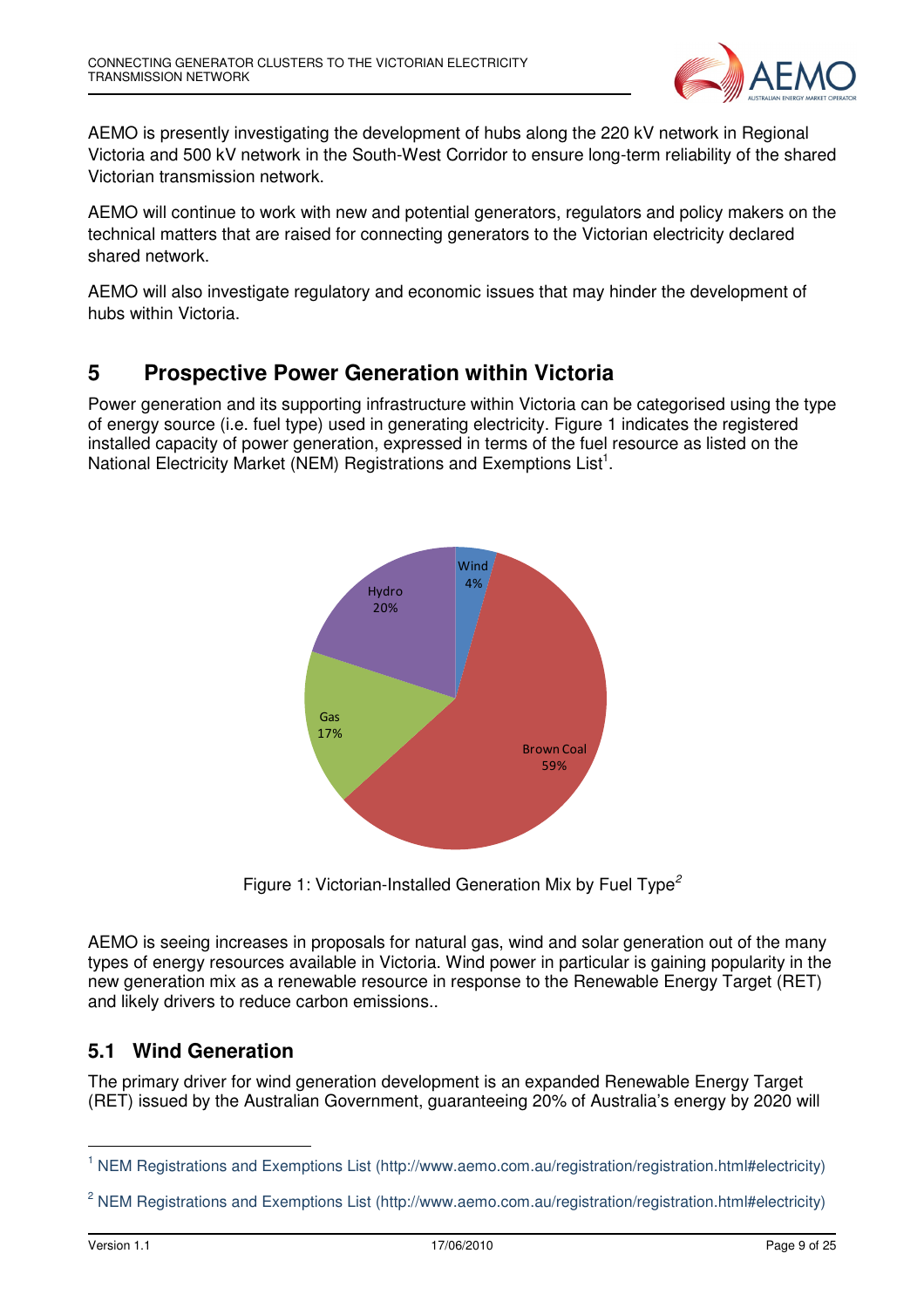

be produced by renewable sources. This expanded RET equates to about 45,000 GWh of annual electricity being generated from renewable sources.

Assuming the RET is met, the contribution of wind generation combined with other renewable energy sources such as geothermal, solar, biomass<sup>3</sup> and tidal towards this target is around 6,000 to 8,000 MW throughout Australia.

A wind map in Figure 2 shows the average wind speeds 65m above the ground across southwestern Victoria. Areas with annual average wind speeds around 6 m/s or greater are generally considered suitable resources for wind generation development.

The map highlights there is an abundance of wind resource in the areas along the southern coastal region between Portland and Geelong, and around Ballarat. These areas are also supported by significant transmission infrastructure, as seen on the map.



Figure 2: Victorian Wind Resource map<sup>4</sup>

-

 $^3$  Capacity factors for wind, geothermal, solar and biomass are assumed to be approximately 0.35, 0.9, 0.25 and 0.9 respectively.

<sup>&</sup>lt;sup>4</sup> wind map published in 2006 by sustainability Victoria has been used in creating this figure. http://www.sustainability.vic.gov.au/www/html/2123-wind-map.asp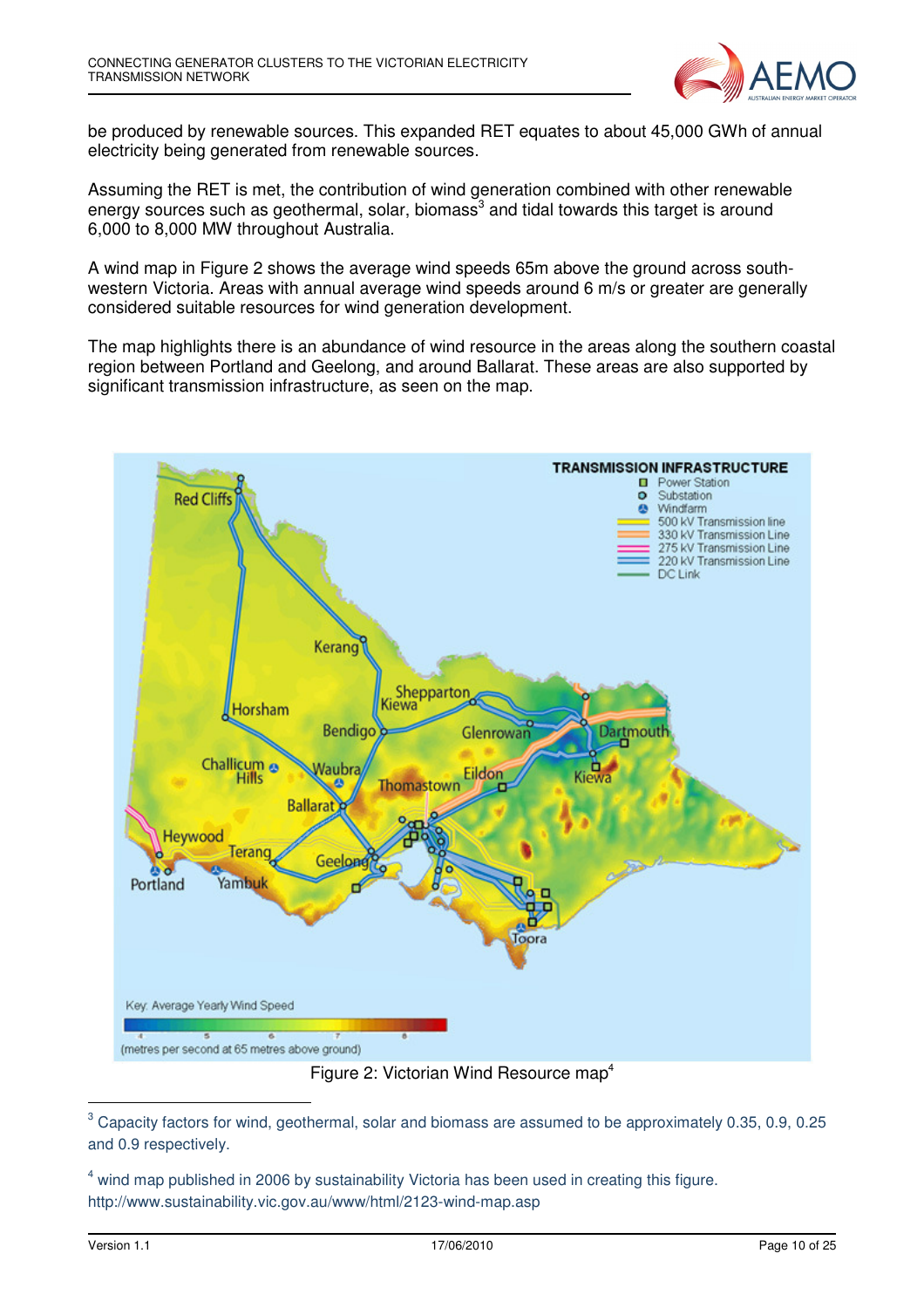

## **5.2 Gas Generation**

Natural gas power generation (GPG) is a popular form of new electricity generation within Victoria. Operational statistics maintained by AEMO reveal that approximately an average of 25 PJ of gas is being used per year to support electricity generation within Victoria; this equates to about 10% of the total gas usage in Victoria.

Table 1 below indicates the conventional natural gas resource/reserves estimated at 31 December 2008<sup>5</sup>. Figure 3 indicates the relative location of these resources.

Table 1: Summary of Conventional Gas Resources/Reserves Estimates at 31 December 2008 in Petajoules (PJ)

|                        |                              |                         | ----- 1. - <i>1</i>     |                                 |                    |
|------------------------|------------------------------|-------------------------|-------------------------|---------------------------------|--------------------|
| <b>Basin</b>           | <b>Initial</b><br>(Probable) | Remaining<br>(Probable) | Remaining<br>(Possible) | <b>Contingent</b><br>(Probable) | <b>Prospective</b> |
| Adavale                | 26                           | 17                      | 21                      | $\overline{4}$                  | 5                  |
| <b>Bass</b>            | 552                          | 502                     | 617                     | 115                             | 172                |
| Bowen and Surat        | 6                            | 6                       | 8                       | $\overline{2}$                  | 3                  |
| Cooper and<br>Eromanga | 7,562                        | 1,173                   | 2,262                   | 1,089                           | 1,628              |
| Gippsland              | 15,714                       | 7,647                   | 9,910                   | 2,263                           | 3,383              |
| Gunnedah               | 6                            | 6                       | 8                       | $\overline{2}$                  | 3                  |
| Otway                  | 1,990                        | 1,613                   | 2,339                   | 726                             | 1,085              |
| <b>TOTAL</b>           | 27,010                       | 11,178                  | 15,526                  | 4,348                           | 6,497              |



-

<sup>&</sup>lt;sup>5</sup> Gas Statement of Opportunities 2009 published by AEMO.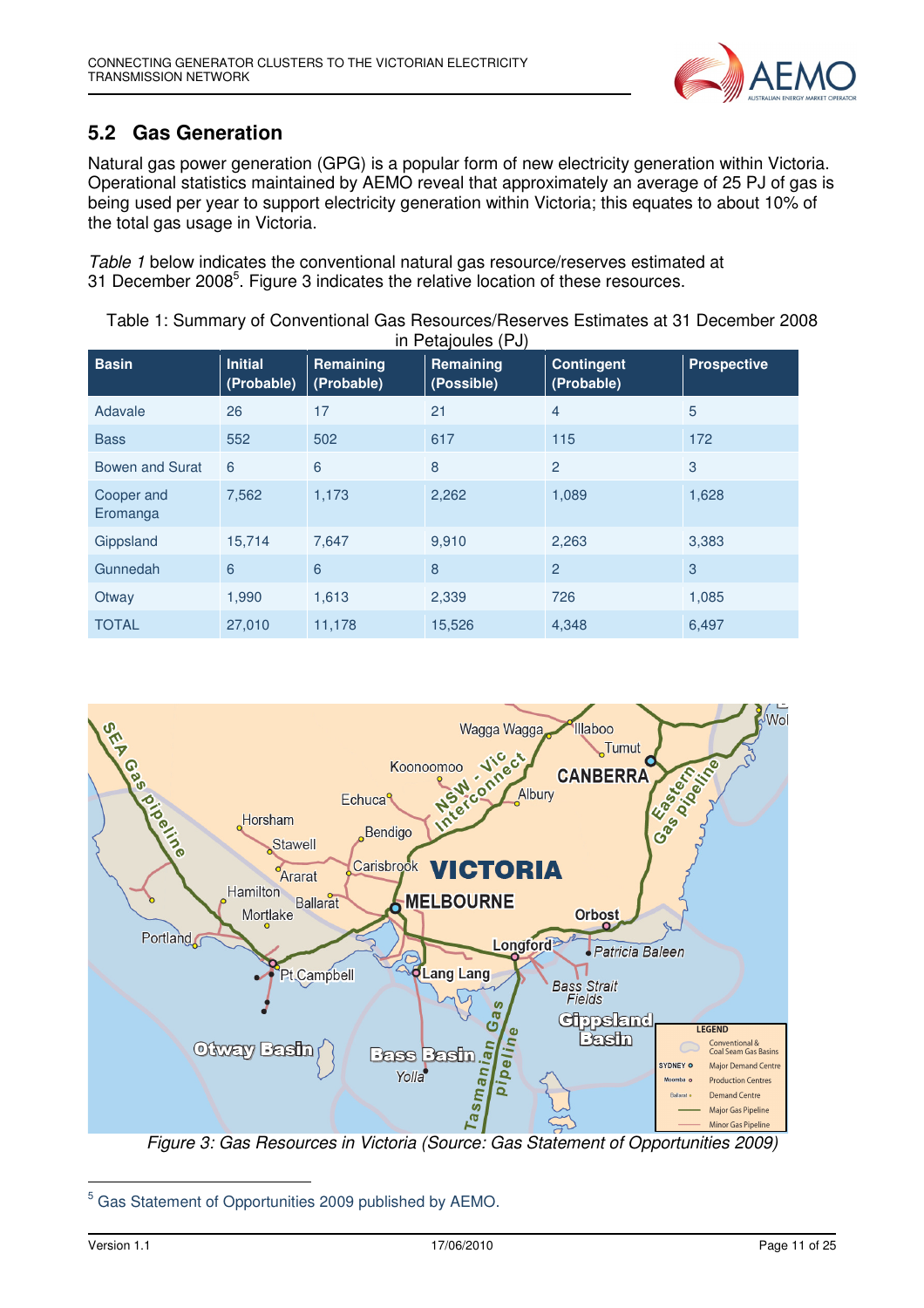

The statistics in Table 1 highlight that a considerable amount of gas resource in the Otway and Bass basins is available for electricity generation.

The gas-fired generating stations being considered in the South-West Corridor are listed in Table 5, along with prospective wind farms.

The South-West Pipeline between Melbourne and Port Campbell can sufficiently supply potential gas-powered generation near Moorabool. However, the capacity of the gas transmission system in the vicinity of Ballarat and Bendigo is extremely limited. The gas transmission system is unable to supply any significant gas-powered generation in the region without augmentation.

The gas pipeline between Ararat and Horsham, that is owned and operated by Gas Pipelines Victoria, may have sufficient capacity to supply a small gas-powered generator.

The Gas Declared Transmission System in the South-West Corridor needs augmentation to support new gas-powered generation. However, the SEA Gas pipeline, which supplies gas from Port Campbell to Adelaide, will have sufficient capacity to do so.

New large gas-powered generation may be supplied from the Otway Basin gas production facilities via dedicated pipelines. For example, the 500 MW Mortlake power station with a planned ultimate capacity of around 1,000 MW, will be supplied with natural gas via a 83 km dedicated underground natural gas transmission pipeline from the Port Campbell area.

The proposed Shaw River power station, with ultimate planned capacity of 1,500 MW, will involve the development of an approximate 100 km underground gas transmission pipeline from Port Campbell to this power station.

## **6 Potential Hubs in Regional Victoria**

Regional Victoria is a geographical location in the south-west of Victoria, defined in the Annual Planning Report Victoria 2009 as the region with a transmission network linking the terminal stations Bendigo, Ballarat, Moorabool and Terang.

In this section, the potential locations for developing collector hubs for a 220 kV network within Regional Victoria are discussed, taking into consideration the criteria outlined in Section 4.3.1.

#### **6.1 Regional Victoria Generation Potential**

There are substantial generation resources in Regional Victoria. The Vision 2030 Update<sup>6</sup> predicts a 'Strong Economic Growth' scenario of 7,725 MW of installed generation within the region by 2030.

Table 2 below shows a list of potential wind-generating facilities totalling 2,100 MW, as identified by the Australian Bureau of Agricultural and Resource Economics (ABARE)<sup>7</sup> within the region.

j

<sup>&</sup>lt;sup>6</sup> Vision for Victoria's Energy Transmission Networks, Published by VENCorp 2009 (http://www.aemo.com.au/planning/v400-0003.pdf)

<sup>&</sup>lt;sup>7</sup> http://abare.gov.au/publications\_html/energy/energy\_09/energy\_09.html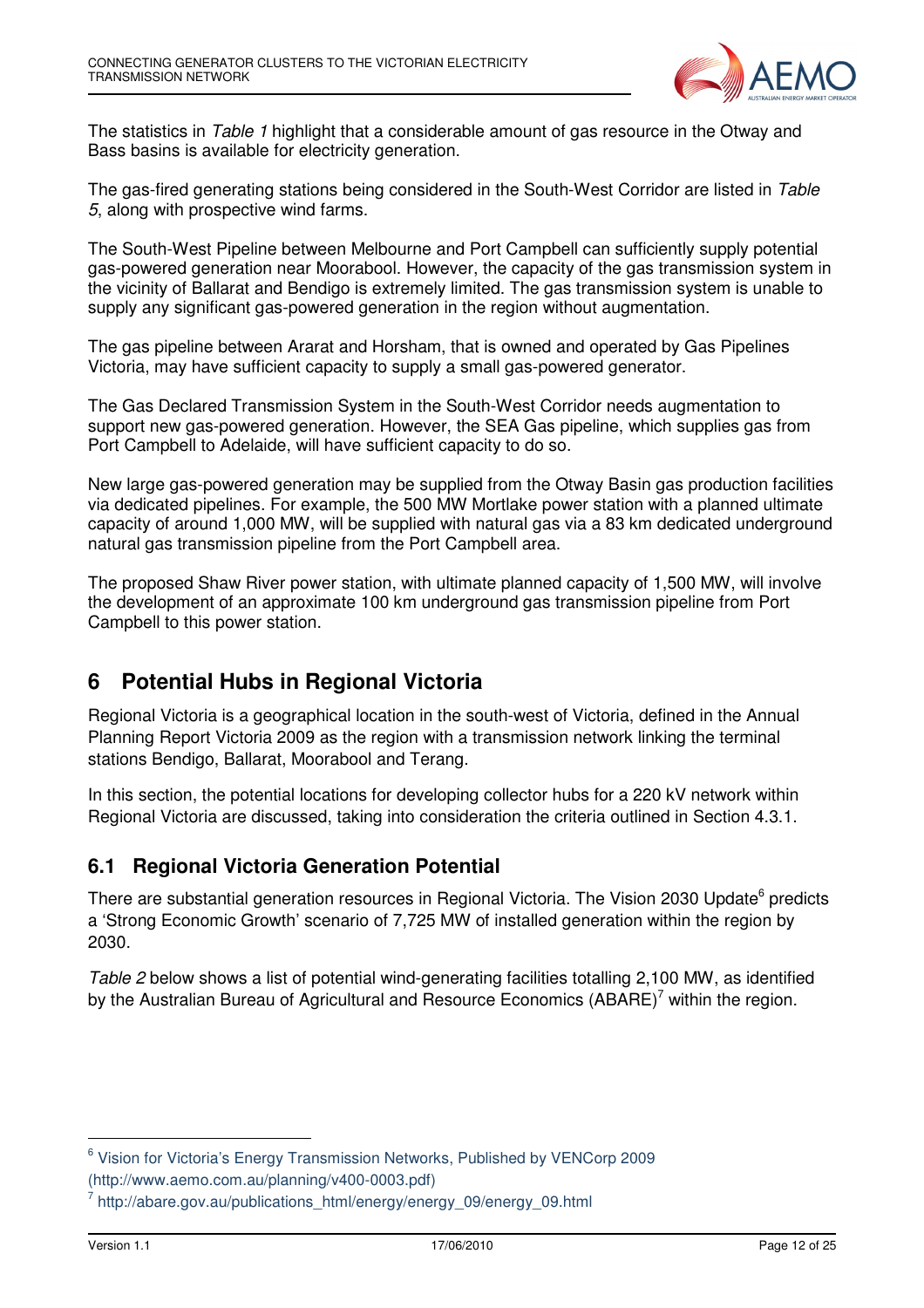

| Dwg.<br>Reference | Project                       | Fuel Type | Capacity<br>(MW) | Probable start up |
|-------------------|-------------------------------|-----------|------------------|-------------------|
| W <sub>1</sub>    | <b>Ararat Wind Farm</b>       | Wind      | 225              | 2011              |
| W <sub>2</sub>    | <b>Crowlands Wind Farm</b>    | Wind      | 126              | Not available     |
| W <sub>3</sub>    | <b>Lexton Wind Farm</b>       | Wind      | 38               | 2011              |
| W <sub>4</sub>    | Stockyard Hill Wind Farm      | Wind      | 484              | Not available     |
| W <sub>5</sub>    | <b>Tuki Wind Farm</b>         | Wind      | 38               | Not available     |
| W <sub>6</sub>    | <b>Waubra North Wind Farm</b> | Wind      | 75               | Not available     |
| <b>W7</b>         | Yendon                        | Wind      | 150              | Not available     |
| W <sub>8</sub>    | <b>Moorabool Wind Project</b> | Wind      | $220 - 360$      | 2014              |
| W <sub>9</sub>    | <b>Mount Mercer Wind Farm</b> | Wind      | 192              | 2010              |
| <b>W10</b>        | Elaine                        | Wind      | 90               | Not available     |
| W <sub>11</sub>   | <b>Morrisons</b>              | Wind      | 195              | Not available     |
| W <sub>12</sub>   | Lal Lal Wind Farm             | Wind      | 131              | 2012              |
| W <sub>13</sub>   | Yaloak                        | Wind      | 30               | Not available     |
| W <sub>14</sub>   | Woorndoo                      | Wind      | 30               | Not available     |

Table 2: Potential Wind Generators in Regional Victoria (central-west)

The potential wind generators are geographically dispersed by nature as can be seen in Figure 4 Figure 4. The current wind generation proposals show there is 150 MW of generation within a 10 km radius of the Ballarat terminal station, with another 1,000 MW located between the Moorabool and Ballarat terminal stations, and approximately 1,000 MW of prospective wind farm capacity between the Ballarat and Horsham terminal stations.

Figure 4 displays the relative location of these generators from the Victorian transmission network and existing terminal stations.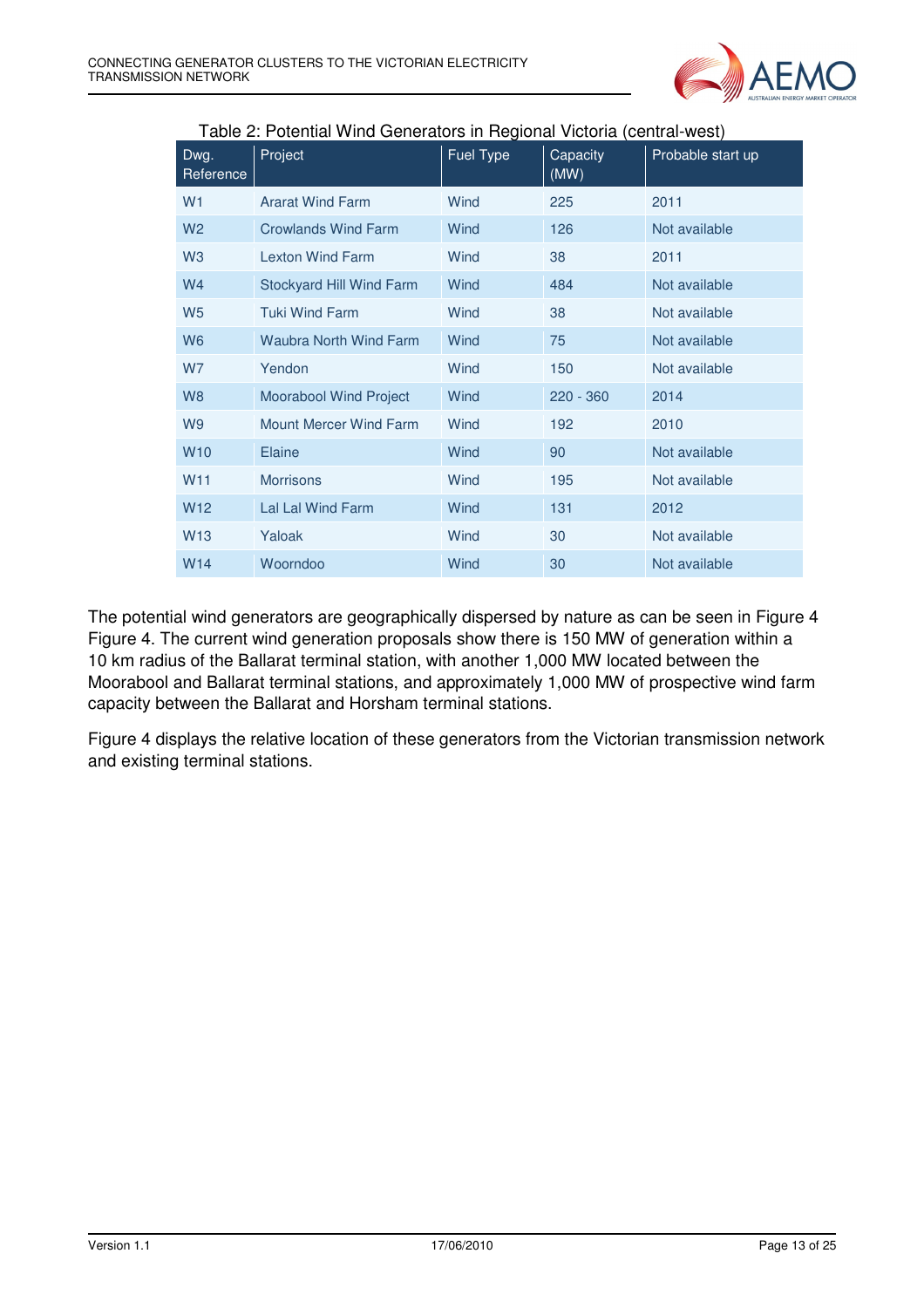



Figure 4: Relative Locations of Potential Regional Victoria Generators<sup>8</sup>

## **6.2 Current Regional Victoria Network Capacity**

The transmission lines likely to be affected by the generation in this area are shown in Figure 4.

In Table 3 below, two transmission lines that are running between the Moorabool and Ballarat terminal stations (Moorabool - Ballarat circuits No.1 and No.2) are more likely to transmit the majority of any additional generation from the region. The lines are currently loaded to approximately 50% of their rating during summer.

These two lines will be loaded to full capacity when the generation between Moorabool and Ballarat exceeds approximately 1,000 MW. Additional transmission capacity may be needed when the generating capacity increases between Moorabool and Horsham terminal stations.

-

<sup>&</sup>lt;sup>8</sup> In some cases, the maximum line capacity is limited below what is indicated in Table 3 following due to capacity limitations associated with the terminal equipment. These limitations can be relieved with minor modifications to the equipment or transmission network.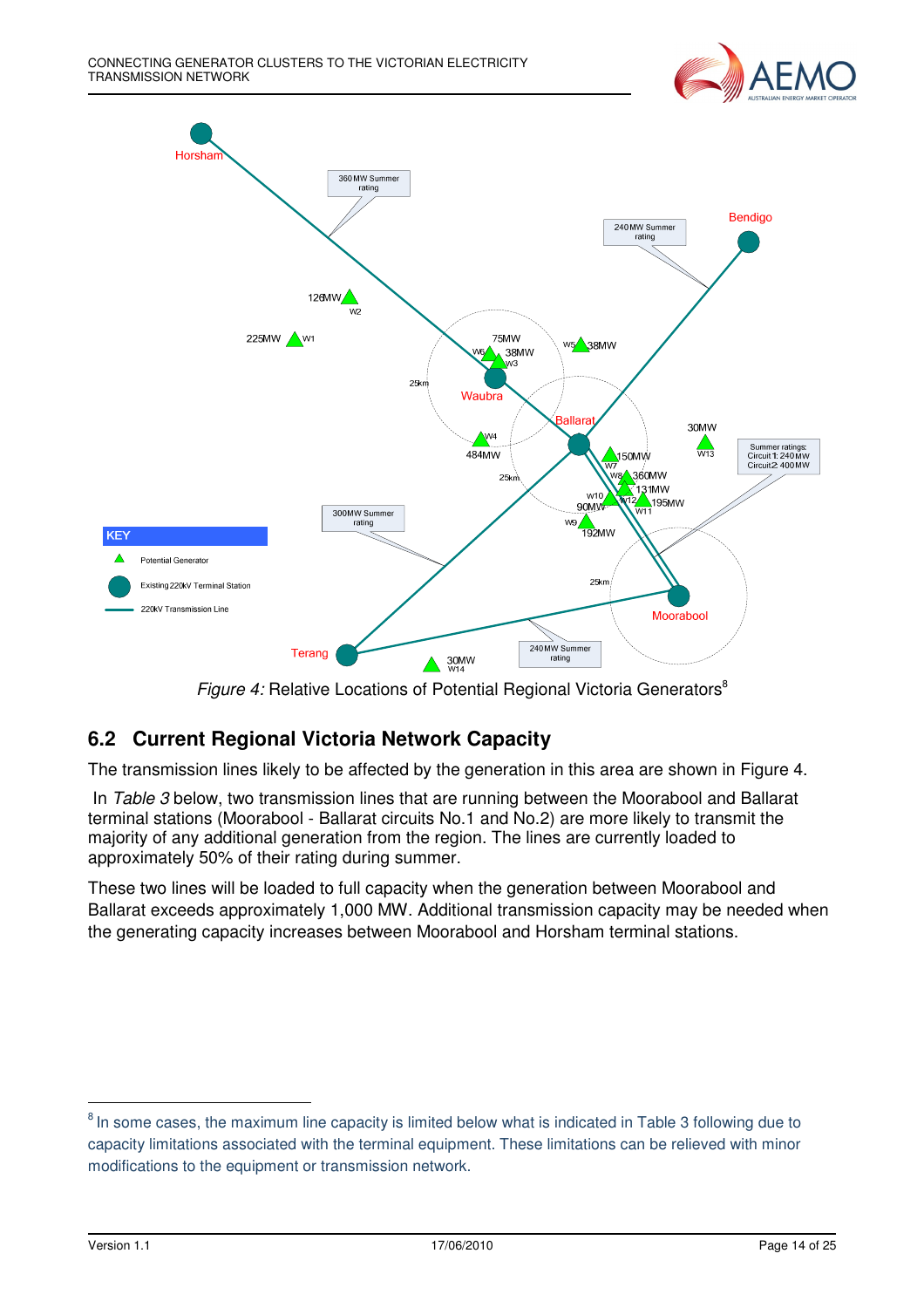

| rabic of franchisectic capacity rivaliable |                                                        |                                  |                                                        |  |  |
|--------------------------------------------|--------------------------------------------------------|----------------------------------|--------------------------------------------------------|--|--|
| LINE                                       | <b>MAXIMUM CAPACITY OF</b><br><b>TRANSMISSION LINE</b> |                                  | PERCENTAGE LOADING<br>ON THE LINE AT<br><b>PRESENT</b> |  |  |
|                                            | <b>CURRENT (A)</b>                                     | <b>APPROX POWER</b><br>FLOW (MW) | (WITH ALL CIRCUITS IN<br>SERVICE)                      |  |  |
| Moorabool - Ballarat circuit No.1          | 710                                                    | 240                              | 52.9%                                                  |  |  |
| Moorabool - Ballarat circuit No.2          | 1,180                                                  | 400                              | 41.2%                                                  |  |  |
| Ballarat - Waubra - Horsham                | 1,050                                                  | 360                              | 21.4%                                                  |  |  |
| <b>Ballarat - Terang</b>                   | 910                                                    | 300                              | 17.6%                                                  |  |  |
| Moorabool - Terang                         | 710                                                    | 240                              | 38%                                                    |  |  |

#### Table 3: Transmission Capacity Available

A small increase in transmission capacity over the above designed values can be realised during higher wind speeds, if wind monitoring equipment are installed along these lines.

### **6.3 Future Regional Victoria Network Development**

Predicted development in Regional Victoria indicates that the Victorian transmission network will require a major augmentation as generation grows. The 'Vision 2030 Update' expects augmentations to at least these lines:

- Ballarat Bendigo
- Ballarat Horsham
- Moorabool Terang
- Moorabool Ballarat
- Ballarat Terang.

The possible augmentations required involve upgrading existing 220 kV lines, replacing 220 kV lines with high capacity and low resistance lines, building additional 220 kV lines and/or replacing the 220 kV lines with 500 kV lines to increase power flow capacity. Line augmentations will be dependent on the precise location and timing of new generation developments in the future.

#### **6.4 Location of Hubs in Regional Victoria**

The merits of existing terminal stations at Horsham, Waubra, Ballarat and Moorabool, plus potential new terminal stations near the proposed wind farms should be considered when determining the possible locations for hubs in Regional Victoria.

Figure 5 displays the relative location of the potential generators from the Victorian transmission network and the potential hub locations.

Possible locations for hubs in Regional Victoria considering the relative locations of the potential generators are evaluated against selection criteria in Section 4.3.1. The same criteria and approach can be used for assessing the suitability of any other location as hubs if the circumstances change.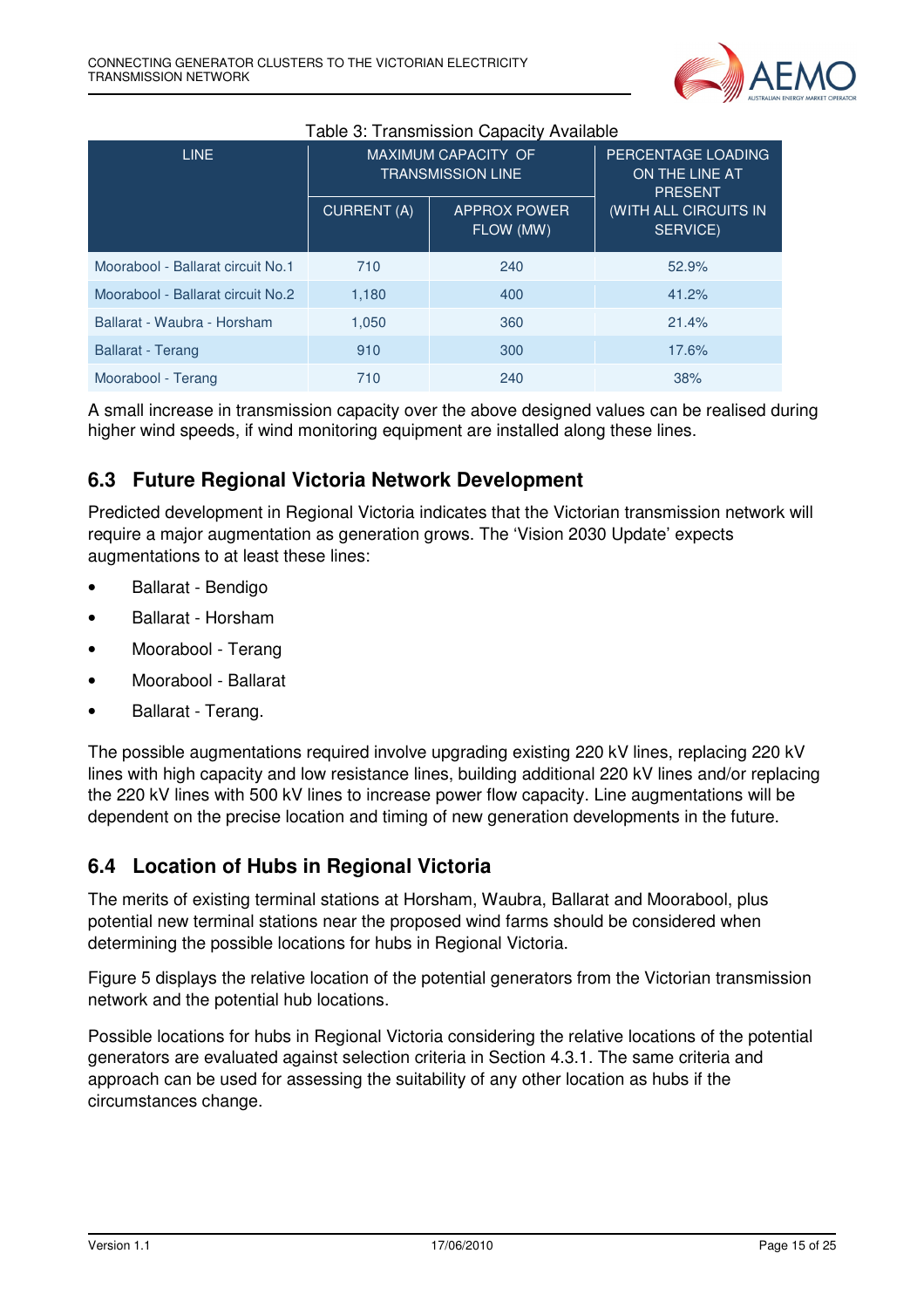



Figure 5: Potential Collector Hub Locations in Regional Victoria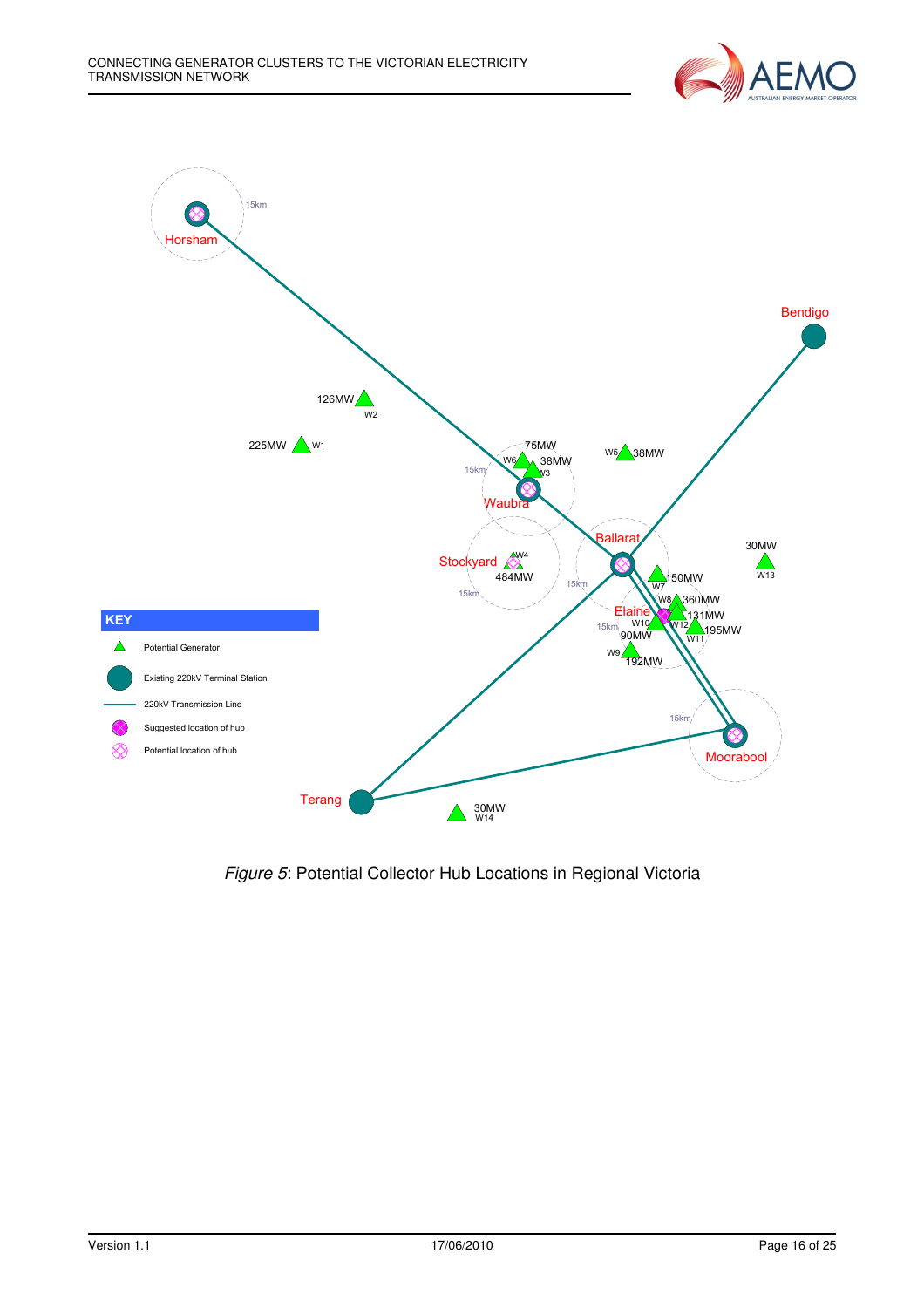

| <b>HUB SELECTION</b><br><b>CRITERIA</b> | <b>HORSHAM</b> | <b>WAUBRA</b> | <b>BALLARAT</b> | <b>ELAINE</b> | <b>MOORABOOL</b>        | <b>STOCKYARD</b> |
|-----------------------------------------|----------------|---------------|-----------------|---------------|-------------------------|------------------|
| Concentration of                        |                |               |                 |               |                         |                  |
| energy resource                         |                |               |                 |               |                         |                  |
| around the hub                          | $\mathsf{x}$   | $\checkmark$  | $\checkmark$    | $\checkmark$  | $\overline{\mathsf{X}}$ | $\checkmark$     |
| sufficient to make a                    |                |               |                 |               |                         |                  |
| generation cluster                      |                |               |                 |               |                         |                  |
| Proximity to an                         |                |               |                 |               |                         |                  |
| existing transmission                   | $\checkmark$   | $\checkmark$  | $\checkmark$    | $\checkmark$  | $\checkmark$            | $\mathsf{X}$     |
| line corridor                           |                |               |                 |               |                         |                  |
| Accessibility for                       |                |               |                 |               |                         |                  |
| construction and                        |                |               |                 |               |                         |                  |
| availability of suitable                | $\checkmark$   | $\checkmark$  | $\checkmark$    | $\checkmark$  | $\checkmark$            | ✓                |
| transport                               |                |               |                 |               |                         |                  |
| infrastructure                          |                |               |                 |               |                         |                  |
| Sufficient generation                   |                |               |                 |               |                         |                  |
| enquiries and                           |                |               |                 |               |                         |                  |
| connection                              | $\mathsf{X}$   | $\mathsf{x}$  | $\mathsf{X}$    | $\checkmark$  | $\mathsf{X}$            | $\mathsf{X}$     |
| applications at                         |                |               |                 |               |                         |                  |
| present                                 |                |               |                 |               |                         |                  |
| Overall cost of                         |                |               |                 |               |                         |                  |
| connecting                              | $\mathsf{x}$   | $\checkmark$  | $\checkmark$    | $\checkmark$  | $\mathsf{x}$            | $\mathsf{X}$     |
| generators to the hub                   |                |               |                 |               |                         |                  |
| Ability to mitigate                     |                |               |                 |               |                         |                  |
| environmental                           | <b>TBA</b>     | <b>TBA</b>    | <b>TBA</b>      | <b>TBA</b>    | <b>TBA</b>              | <b>TBA</b>       |
| impacts                                 |                |               |                 |               |                         |                  |
| Availability of land for                |                |               |                 |               |                         |                  |
| line easements or                       | <b>TBA</b>     | <b>TBA</b>    | <b>TBA</b>      | <b>TBA</b>    | <b>TBA</b>              | <b>TBA</b>       |
| terminal stations.                      |                |               |                 |               |                         |                  |
| (under investigation)                   |                |               |                 |               |                         |                  |
| <b>Rating Result</b>                    | 2/7            | 4/7           | 4/7             | 5/7           | 2/7                     | 2/7              |

#### Table 4: Assessment for Hub Locations within Regional Victoria

Note: TBA indicates items still to be assessed. Ability to mitigate environmental impacts and availability of suitable land for line easements or terminal stations are critical in selecting a satisfactory site for a hub. AEMO has not yet assessed any sites against these criteria and hence do not consider any sites more or less favourable on the basis of environmental impacts and land/easement availability.

Following the assessment results in Table 4, and subject to the availability of land and line easements as well as the ability to satisfactorily manage the environmental impacts, AEMO considers that a new hub could be established between the Moorabool and Ballarat terminal stations, approximately 25 km south east of Ballarat near Elaine (Elaine hub).

In Elaine's vicinity, there is wind generation potential exceeding 1,000 MW. The development of Elaine hub could be staged to match connection of new generation likely to take place at different points in time. As will be discussed in depth in Section 8, the initial development stage could be a single transformer station with only one 220 kV line switched at the hub. The hub could then be expanded as the generating capacity grows.

Provision could be made for the future connection of a double circuit 500 kV line through the region in the event that capacity grows to a level that justifies such a line.

Presently, there are not enough existing generation applications or enquiries near Waubra to justify a hub at or near Waubra, but the existing terminal station in Waubra may be developed into a hub in the future if required.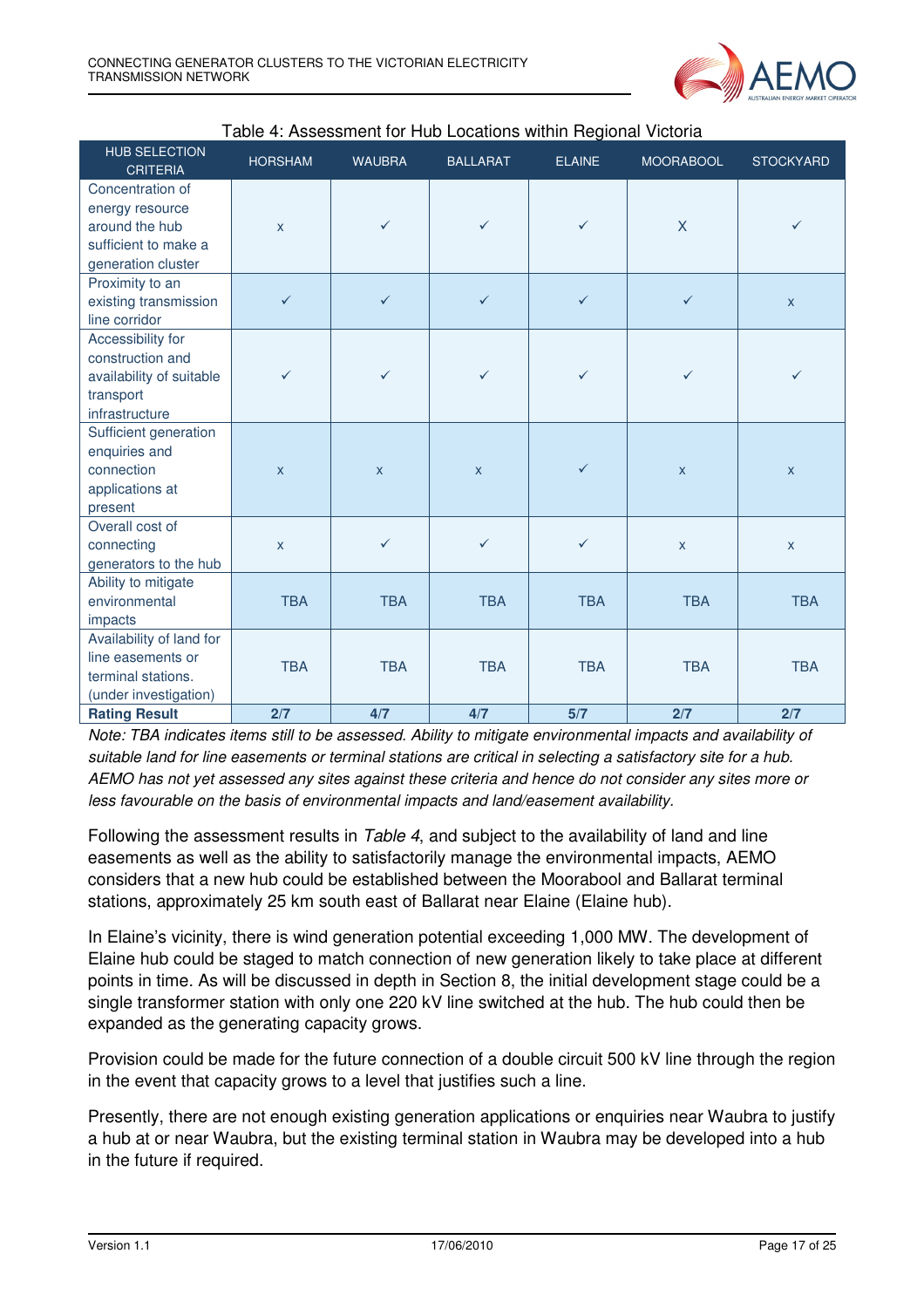

## **7 Potential Hubs in the South-West Corridor**

The two Moorabool to Heywood 500 kV lines are part of a Victorian region denoted as the 'South-West Corridor', as defined in the Victorian Annual Planning Report Victoria 2009. The transmission lines run directly between the towns Moorabool and Heywood and span approximately 270 km.

In Section 7, the potential hub locations for a 500 kV network within the South-West Corridor are discussed, taking into consideration the criteria outlined in Section 4.3.1.

#### **7.1 South-West Corridor Generation Potential**

Table 5 below shows a list of potential generating facilities totalling 6,200 MW, as currently identified by ABARE<sup>9</sup> for sites located approximately 50 km within the No.1 and No.2 Moorabool to Heywood lines. Some of these generating facilities have been reported in Section 6 for Regional Victoria to show the relative locations of proposed generator clusters.

| Dwg.<br>Reference | Project                      | Fuel Type | Capacity<br>(MW) | Probable start-up |
|-------------------|------------------------------|-----------|------------------|-------------------|
| W <sub>15</sub>   | Mortlake Stage 1             | Gas       | 550              | 2010              |
| <b>W16</b>        | Mortlake Stage 2             | Gas       | 450              | Not available     |
| W17               | Darlington Wind Farm         | Wind      | 270-450          | 2012              |
| <b>W18</b>        | The Sisters Wind Farm        | Wind      | 30               | 2013              |
| W <sub>19</sub>   | <b>Drysdale Wind Farm</b>    | Wind      | 30               | 2011              |
| <b>W20</b>        | Mortlake Wind Farm           | Wind      | 144              | Not available     |
| W21               | Woorndoo (Salt Creek)        | Wind      | 30               | Not available     |
| <b>W22</b>        | Mount Gellibrand Wind Farm   | Wind      | 232              | Not available     |
| <b>W23</b>        | Hawkesdale Wind Farm         | Wind      | 62               | 2011              |
| W24               | Naroghid Wind Farm           | Wind      | 42               | 2011              |
| W25               | <b>Orford Wind Farm</b>      | Wind      | 100              | Not available     |
| <b>W26</b>        | Portland Stage 4             | Wind      | 54               | Not available     |
| W27               | Shaw River Stage 1           | Gas       | 500              | 2012              |
| <b>W28</b>        | Shaw River Stage 2 & 3       | Gas       | 1,000            | Not available     |
| W29               | <b>Tarrone Wind Farm</b>     | Wind      | $30 - 40$        | 2013              |
| <b>W30</b>        | <b>Macarthur Wind Farm</b>   | Wind      | 330              | 2010              |
| <b>W31</b>        | Berrybank Wind Farm          | Wind      | 180-250          | 2011              |
| <b>W32</b>        | <b>Woolsthorpe Wind Farm</b> | Wind      | 40               | 2011              |
| <b>W33</b>        | <b>Ryan Corner Wind Farm</b> | Wind      | 136              | 2011              |
| <b>W34</b>        | Oaklands Hill Wind Farm      | Wind      | 63               | 2011              |
| <b>W35</b>        | Morton's Lane Wind Farm      | Wind      | 30               | Not available     |
| <b>W36</b>        | <b>Tarrone Power Station</b> | Gas       | 500              | 2012              |

Table 5: Potential Generators in the South-West Corridor

-

<sup>&</sup>lt;sup>9</sup> http://abare.gov.au/publications\_html/energy/energy\_09/energy\_09.html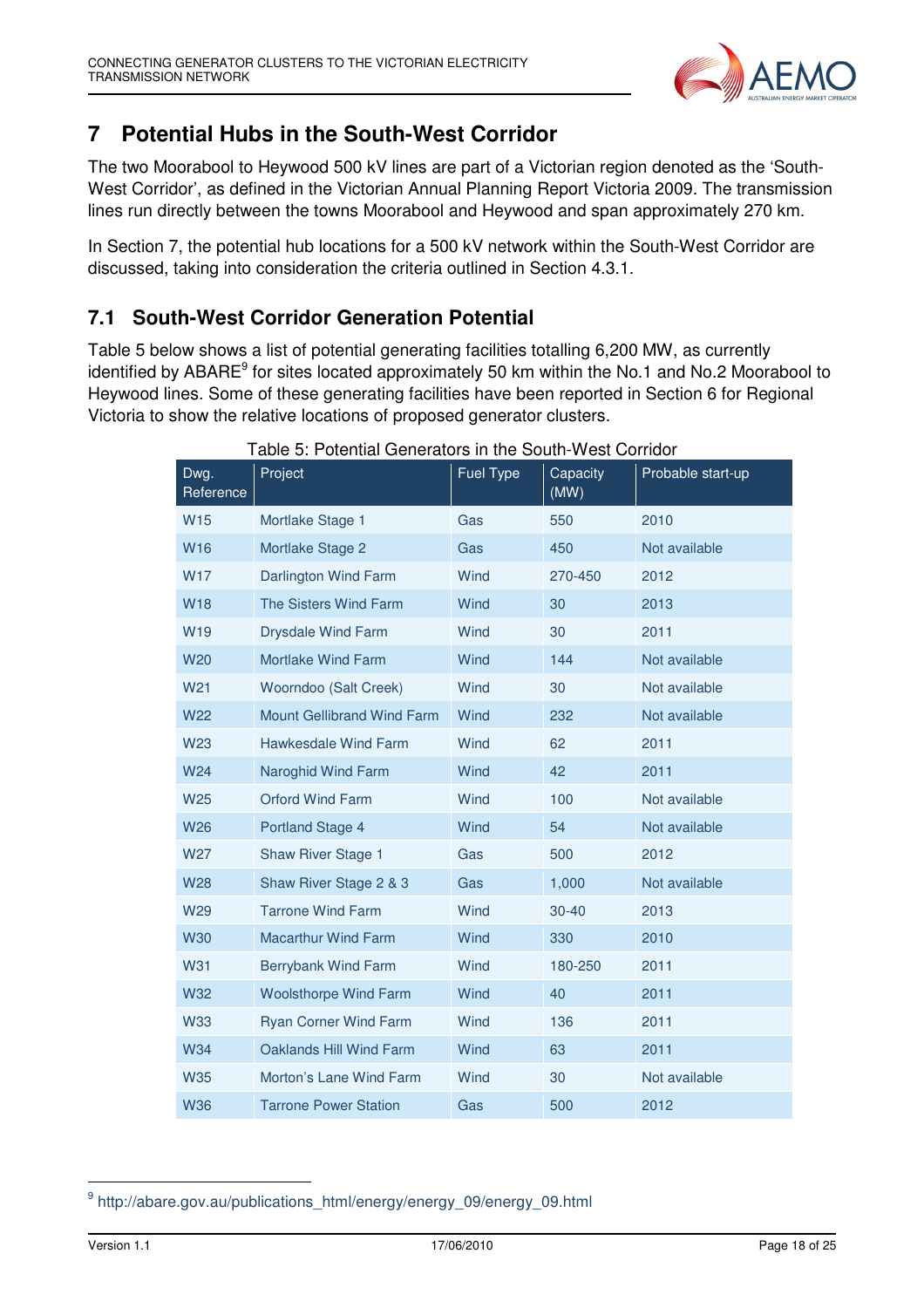

Figure 6 below displays the relative locations of the generators listed in Table 5 above. There is about 4,400 MW of generation expected within 30 km of the Moorabool - Heywood lines. Most of this generation is likely to connect to the 500 kV Moorabool - Heywood lines; however, some may also connect to the Terang - Moorabool or Ballarat - Terang 220 kV lines.



Figure 6: Relative Locations of Potential South-West Corridor Generators

## **7.2 Current South-West Corridor Network Capacity**

As seen in Table 6, the two transmission lines between the Moorabool and Heywood terminal stations are currently loaded to approximately 20% of their rating for summer respectively. Significant capacity is thus available in these circuits for the connecting of new generation, but the indicated maximum capacity may not be realised due to other considerations such as stability of the power system.

| <b>I dule 0. Transmission Capacity Avaliable</b> |                                                        |                                  |                                                        |  |  |
|--------------------------------------------------|--------------------------------------------------------|----------------------------------|--------------------------------------------------------|--|--|
| LINE                                             | <b>MAXIMUM CAPACITY OF</b><br><b>TRANSMISSION LINE</b> |                                  | PERCENTAGE LOADING<br>ON THE LINE AT<br><b>PRESENT</b> |  |  |
|                                                  | <b>CURRENT (A)</b>                                     | <b>APPROX POWER</b><br>FLOW (MW) | (WITH ALL CIRCUITS IN<br>SERVICE)                      |  |  |
| Moorabool - Heywood circuit<br>No.1              | 3,000                                                  | 2,330                            | 19%                                                    |  |  |
| Moorabool - Heywood circuit<br>No.2              | 3,000                                                  | 2,330                            | 19%                                                    |  |  |
| <b>Ballarat - Terang</b>                         | 910                                                    | 300                              | 18%                                                    |  |  |
| Moorabool - Terang                               | 710                                                    | 240                              | 38%                                                    |  |  |

#### Table 6: Transmission Capacity Available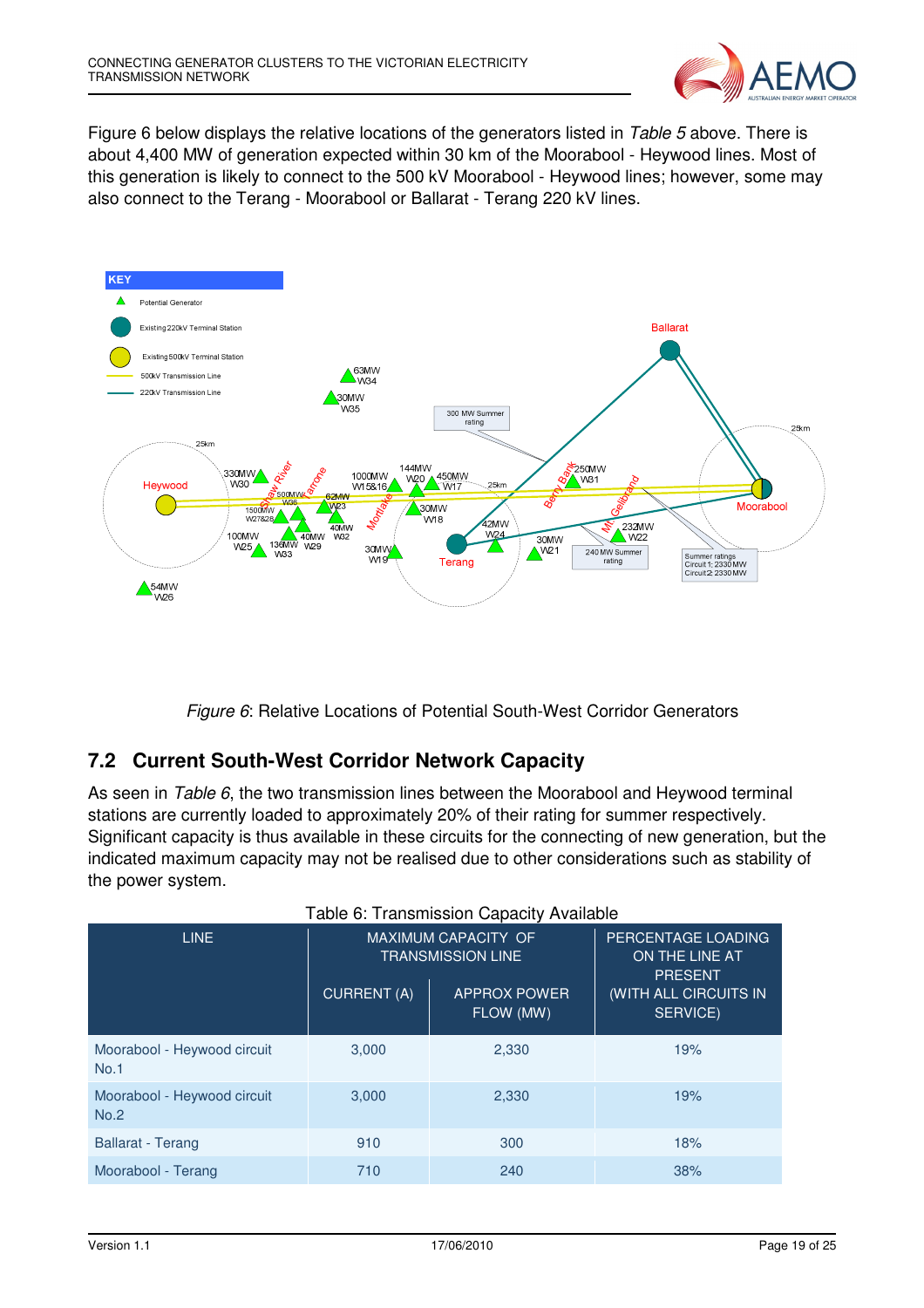

## **7.3 Future South-West Corridor Network Development**

The transfer capacity of the South-West Corridor could potentially required to be increased approximately to 8,500 MW by 2030 depending on generation developments, according to the Vision 2030 Update<sup>10</sup>. To provide for this capacity a number of options are being presently considered as a part of the joint transmission planning between South Australia, Victoria and New South Wales. One option is to establish two new 500 kV transmission lines between the Moorabool and Heywood terminal stations.

## **7.4 Location of Hubs in the South-West Corridor**

The merits of terminal stations at Heywood and Mortlake (which is currently under construction), plus the potential terminal stations near new generators should be considered in determining the suitable locations for hubs in the South-West Corridor.

Figure 7 displays the relative location of the proposed generators from the Victorian transmission network and the potential hub locations. In this assessment while the hubs near proposed generators Tarrone, Shaw River, Mt Gellibrand and Berry Bank are considered as examples, the suitability of locations near other proposed generators could be assessed using the same approach and criteria.

The hubs' location assessment is detailed in Table 7.



Figure 7: Potential Collector Hub Locations in the South-West Corridor

<sup>10</sup> Published by VENCorp, 2009 (http://www.aemo.com.au/planning/v400-0003.pdf)

l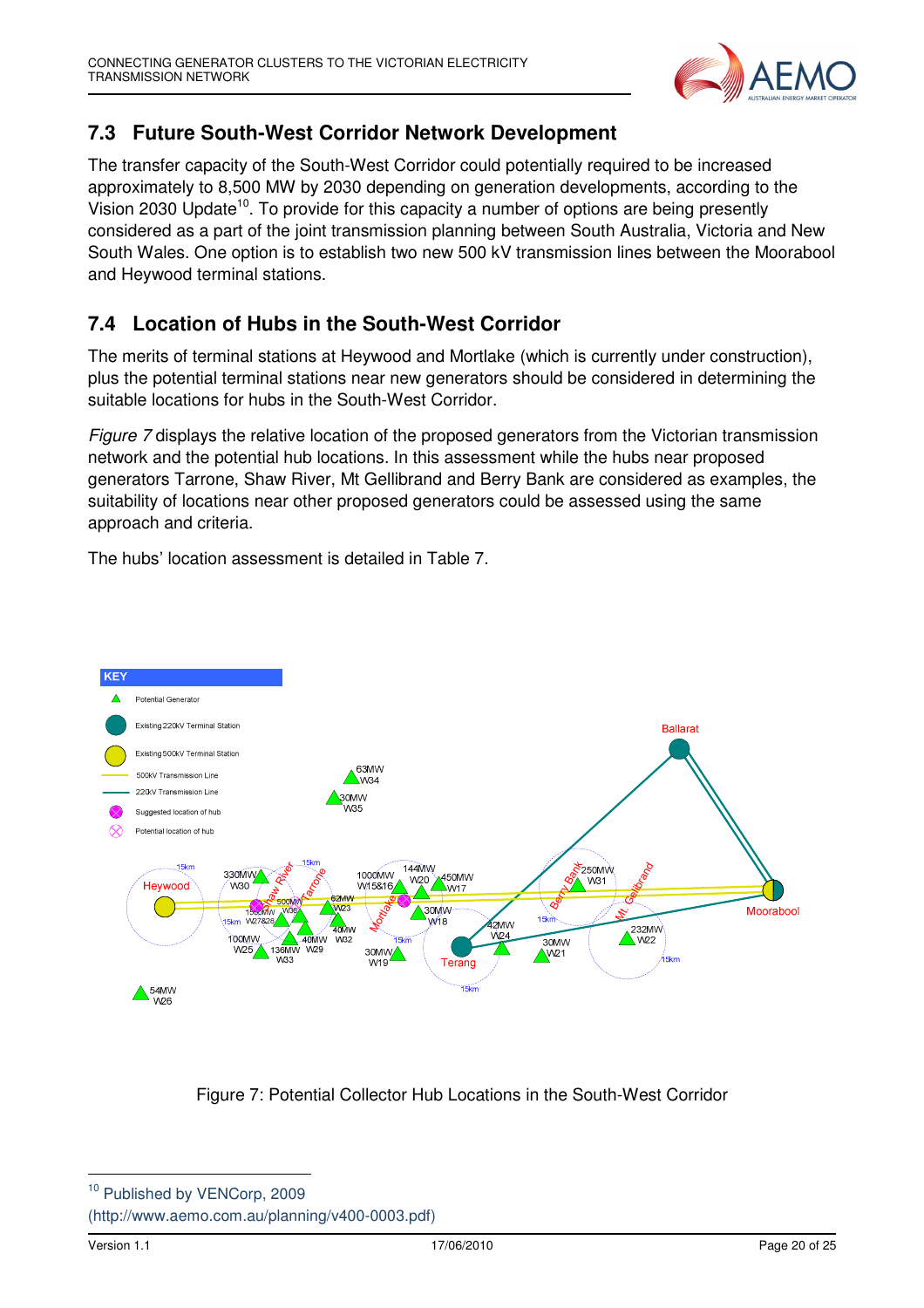

| HUB SELECTION<br><b>CRITERIA</b> | <b>HEYWOOD</b>          | <b>TARRONE</b> | <b>SHAW RIVER</b> | <b>MORTLAKE</b> | <b>MT</b><br><b>GELLIBRAND</b> | <b>BERRYBANK</b> |
|----------------------------------|-------------------------|----------------|-------------------|-----------------|--------------------------------|------------------|
| Concentration of                 |                         |                |                   |                 |                                |                  |
| energy resource                  |                         |                |                   |                 |                                |                  |
| around the hub                   | $\mathsf{x}$            | $\checkmark$   | $\checkmark$      | $\checkmark$    | X                              | $\mathsf{X}$     |
| sufficient to make a             |                         |                |                   |                 |                                |                  |
| generation cluster               |                         |                |                   |                 |                                |                  |
| Proximity to an                  |                         |                |                   |                 |                                |                  |
| existing transmission            | $\checkmark$            | $\checkmark$   | $\checkmark$      | $\checkmark$    | $\checkmark$                   | $\checkmark$     |
| line corridor                    |                         |                |                   |                 |                                |                  |
| Accessibility for                |                         |                |                   |                 |                                |                  |
| construction and                 |                         |                |                   |                 |                                |                  |
| availability of suitable         | $\checkmark$            | ✓              | $\checkmark$      | $\checkmark$    | $\checkmark$                   | ✓                |
| transport                        |                         |                |                   |                 |                                |                  |
| infrastructure                   |                         |                |                   |                 |                                |                  |
| Sufficient generation            |                         |                |                   |                 |                                |                  |
| enquiries and                    |                         |                |                   |                 |                                |                  |
| connection                       | $\overline{\mathsf{x}}$ | $\checkmark$   | $\checkmark$      | $\checkmark$    | $\mathsf{X}$                   | $\mathsf{x}$     |
| applications at                  |                         |                |                   |                 |                                |                  |
| present                          |                         |                |                   |                 |                                |                  |
| Overall cost of                  |                         |                |                   |                 |                                |                  |
| connecting                       | $\mathsf{x}$            | $\checkmark$   | $\checkmark$      | $\checkmark$    | $\mathsf{X}$                   | $\mathsf{X}$     |
| generators to the hub            |                         |                |                   |                 |                                |                  |
| Ability to mitigate              |                         |                |                   |                 |                                |                  |
| environmental                    | <b>TBA</b>              | <b>TBA</b>     | <b>TBA</b>        | <b>TBA</b>      | <b>TBA</b>                     | <b>TBA</b>       |
| impacts                          |                         |                |                   |                 |                                |                  |
| Availability of land for         |                         |                |                   |                 |                                |                  |
| line easements or                | <b>TBA</b>              | <b>TBA</b>     | <b>TBA</b>        | <b>TBA</b>      | <b>TBA</b>                     | <b>TBA</b>       |
| terminal stations.               |                         |                |                   |                 |                                |                  |
| (under investigation)            |                         |                |                   |                 |                                |                  |
| <b>Rating Result</b>             | 2/7                     | 5/7            | 5/7               | 5/7             | 2/7                            | 2/7              |

| Table 7: Assessment for Hub Locations within the South-West Corridor |  |  |
|----------------------------------------------------------------------|--|--|
|----------------------------------------------------------------------|--|--|

Note: TBA indicates items still to be assessed. Ability to mitigate environmental impacts and availability of suitable land for line easements or terminal stations are critical in selecting a satisfactory site for a hub. AEMO has not yet assessed any sites against these criteria and hence do not consider any sites more or less favourable on the basis of environmental impacts and land/easement availability.

As per the assessment results in Table 7, Tarrone, Shaw River and Mortlake equally qualify to locate a hub. Given the close proximity of Tarrone and Shaw River (within 8 km of each other) and the connections AEMO currently knows about, it would be economical to develop only one of these locations as a hub. Shaw River may be more suitable as a location when compared to Tarrone due to the larger generating capacity planned at Shaw River; however, the order of commissioning these projects will favour one location over the other.

Subject to the availability of land and line easements as well as the ability to satisfactorily manage the environmental impacts, AEMO considers that it is possible to establish two new hubs between the Moorabool and Heywood terminal stations, as shown in *Figure 7*. Of the nominated hubs, one would be located approximately 50 km east of Heywood, at Tarrone or Shaw River. The terminal station presently under construction, located about 25 km north-west of Terang in Mortlake, could be expanded and developed as the other hub.

Thermal ratings of the components and physical space availability may be limiting factors for how much generation can be connected at these two hubs; thus additional hubs may need to be built once their designated limits are reached.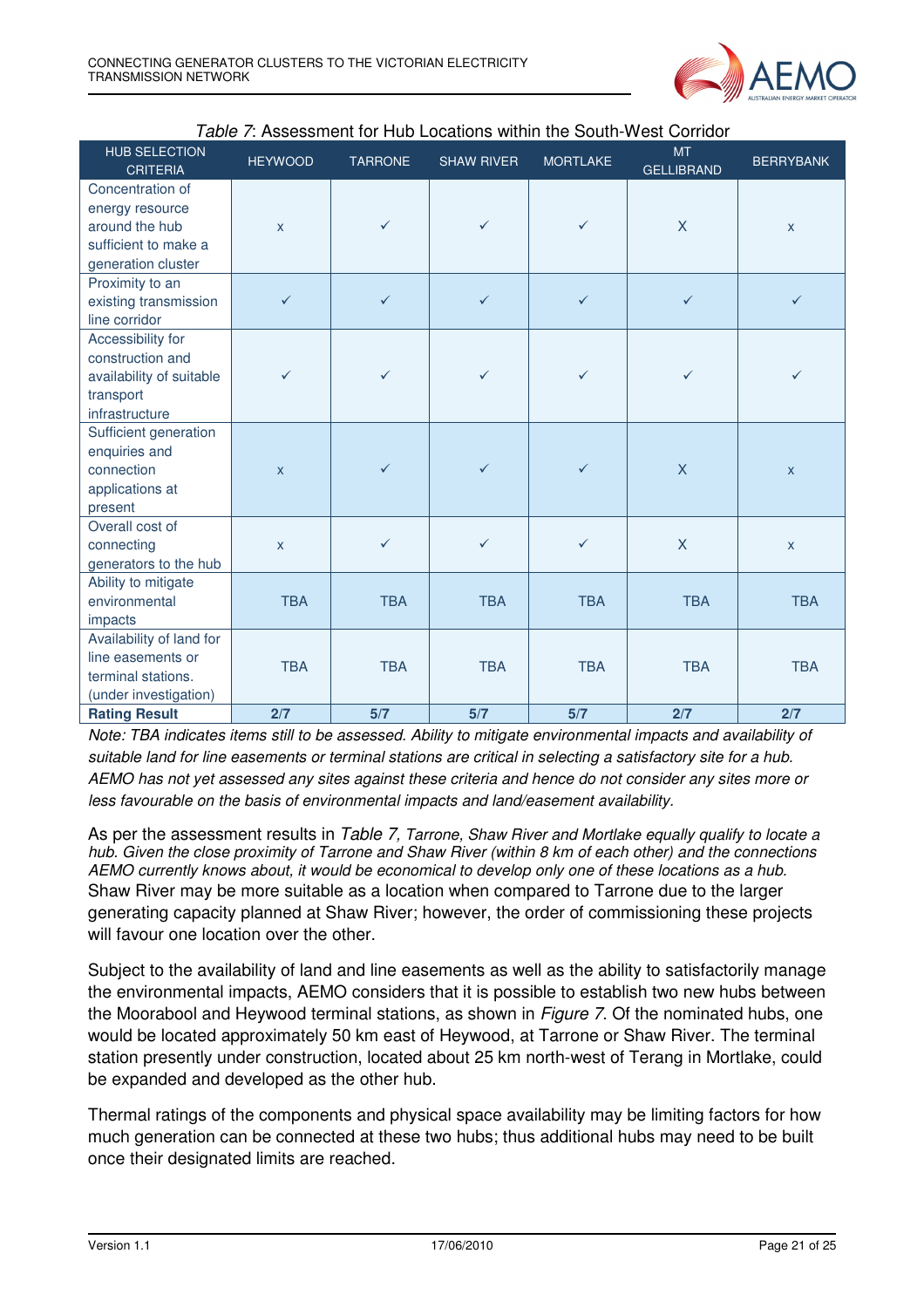

The identified proposed generator cluster between Terang and Moorabool does not have sufficient high density of prospective generators to justify a hub. Therefore, these generators may connect radially to the nearest point on the Moorabool -Terang 220 kV transmission line or to Terang terminal station.

Matching the potential generation resources within the area, it is expected that a hub at either Tarrone or Shaw River would ultimately have the capacity to connect approximately 2,000 MW - 2,500 MW of generation. A hub at Mortlake would have capacity to connect about 1,500 MW - 2,000 MW of generation.

## **8 Design and Development of Hubs**

The hubs would be developed in stages, keeping in line with the generation growth. As seen above, there will be two major hub designs: one for a 220 kV network in Regional Victoria and the other for a 500 kV network in the South-West Corridor.

The key features of the ultimate design for each hub type are:

- capacity for present and future incoming and out going transmission lines
- switched connection to the transmission network, to ensure through-flow reliability
- sufficient transformer and feeder capacity to connect the future generators
- ability to expand to three voltage levels (132 kV, 220 kV and 500 kV) if required
- ability to develop in stages as required.

Sections 8.1and 8.2 that follow indicate the possible development stages of the 220 kV and 500 kV hubs. Considerations such as stability of the power system following a transmission fault may require more secure connection arrangements. Further enhancement of the reliability of the switching arrangements shown may be considered on a case by case basis after undertaking more detailed analysis.

#### **8.1 Hub Design for a 220 kV Network in Regional Victoria**

Figure 8 shows the first stage of a 220 kV hub development. In this stage, it is anticipated that the capacity of the generator connecting to the network will be less than approximately 250 MW. The generator will be connected to a single circuit through a switched connection, commonly known by the engineering term 'breaker and half connection'.

While this connection has the advantage that the through-flow of the transmission system can be maintained with only a very small marginal reduction in the reliability, it has the disadvantage that an outage (either planned or unplanned) of the transmission circuit will also force the generator to be disconnected from the system.

The hub configurations use the following representative symbols:

Transformer

Isolator (without circuit breaker)

**Circuit Breaker (with isolators)**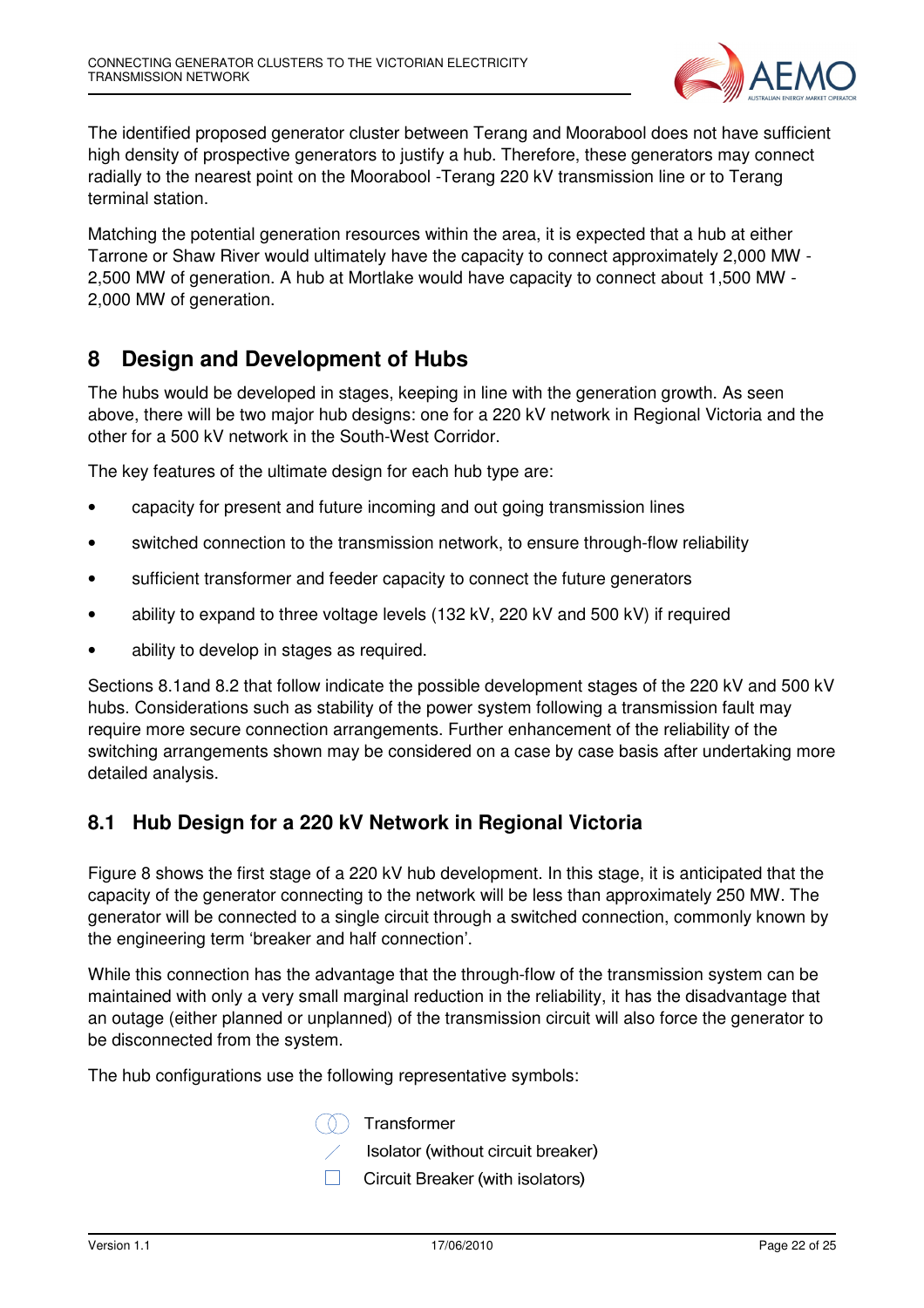



Figure 8: Stage 1 of 220/132 kV Hub to Connect Generation Capacity in the Range 0 MVA - 250 MVA

Figure 9 that follows shows the second stage of a 220 kV hub development, which enables the connection of generation up to approximately 500 MW. In this stage, a second transmission circuit will also be connected to the hub to provide higher hub transmission capacity and increase the reliability of generator connections.

This configuration will maintain the generator connection for a planned or forced outage of a single transmission circuit.



Figure 9: Stage 2 of 220/132 kV Hub to Connect Generating Capacity in the Range 250 MVA - 500 MVA

Figure 10 demonstrates the ultimate development layout of a 220 kV hub. Depending on the capacity of generation available for connecting to the Victorian transmission network through a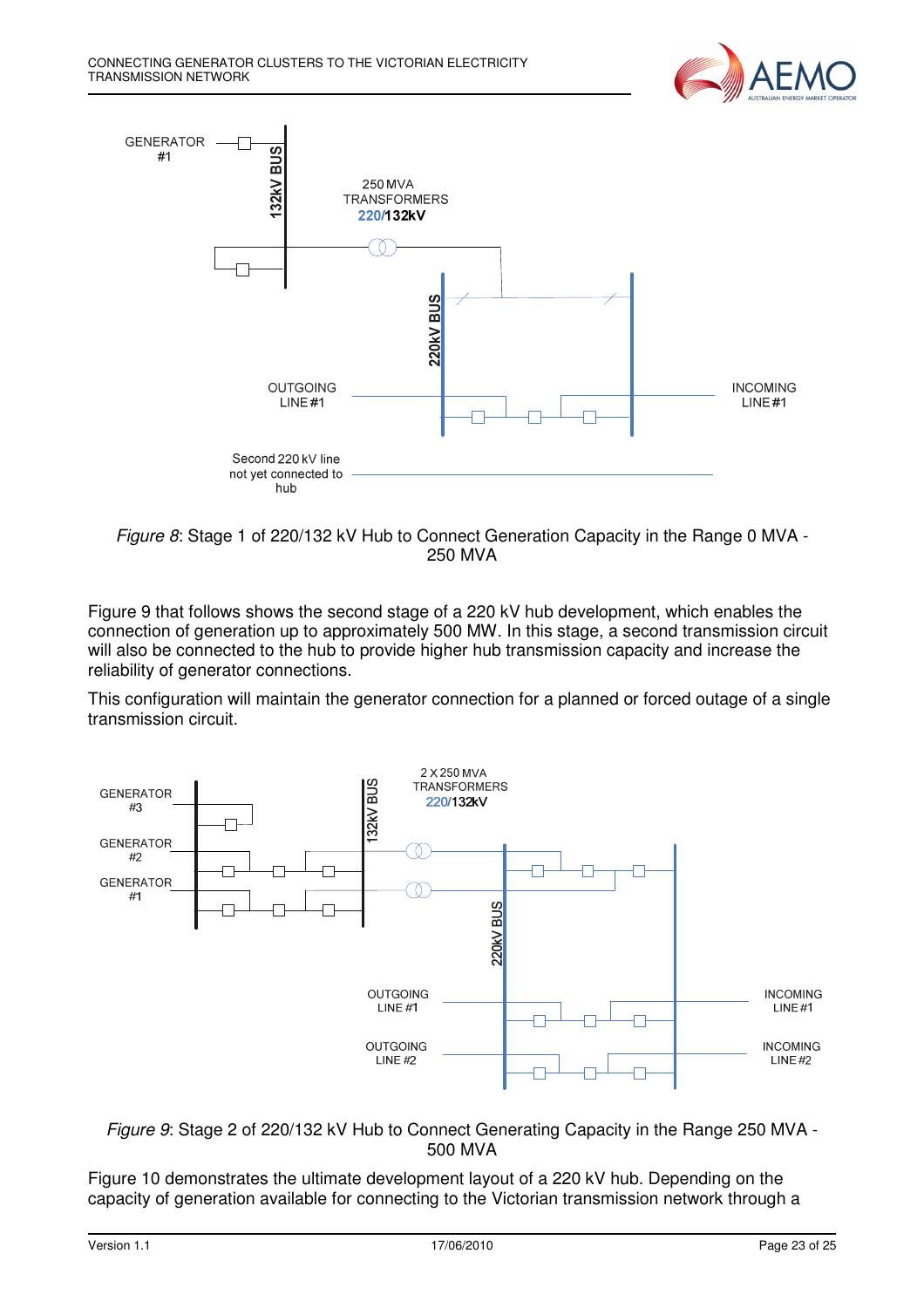

220 kV hub, it is feasible to expand the hub when needed by connecting future 500 kV or 220 kV transmission lines.



Figure 10: Stage 3 - Ultimate Layout Option for 500/220/132 kV Collector Hub

#### **8.2 Hub Design for a 500 kV Network in the South-West Corridor**

The first stage of developing a 500 kV hub is shown in Figure 11. In this stage it is anticipated that the capacity of the generator connecting to the network will be less than approximately 500 MW. Similarly to the 220 kV hub configuration, the generator would be connected to a single 500 kV circuit via a switched connection.

Again, this connection has the same advantage and disadvantage described in Section 8.1.



Figure 11: Stage 1 of 500/132 kV Hub for Connecting Generating Capacity in the Range of 0 MVA - 500 MVA